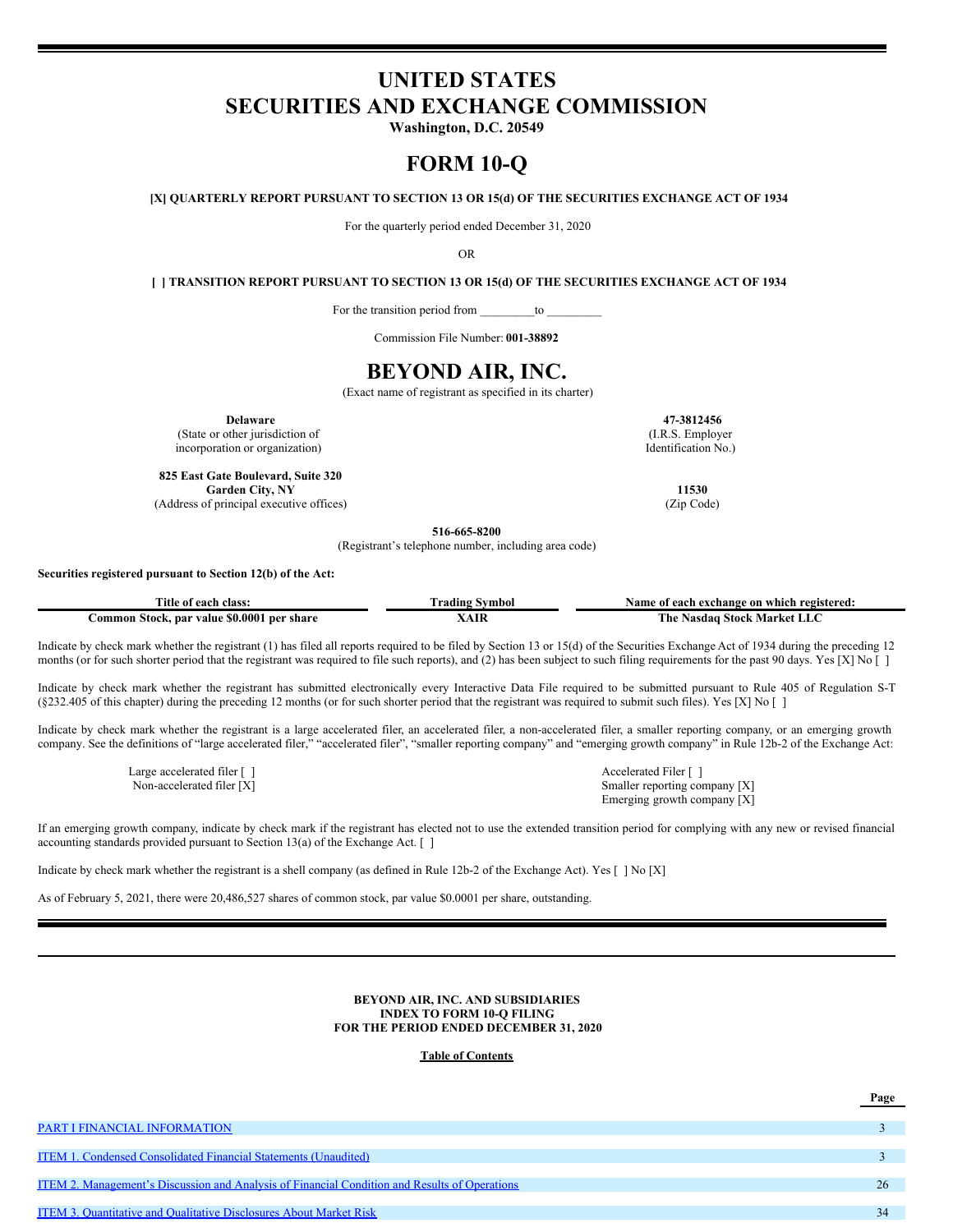| <b>ITEM 4. Controls and Procedures</b>                               |                | 34 |
|----------------------------------------------------------------------|----------------|----|
| PART II OTHER INFORMATION                                            |                | 35 |
|                                                                      |                |    |
| <b>ITEM 1. Legal Proceedings</b>                                     |                | 35 |
| <b>ITEM 1A. Risk Factors</b>                                         |                | 35 |
|                                                                      |                |    |
| ITEM 2. Unregistered Shares of Equity Securities and use of Proceeds |                | 35 |
| <b>ITEM 3. Default Upon Senior Securities</b>                        |                | 35 |
| <b>ITEM 4. Mine Safely Disclosers</b>                                |                | 35 |
|                                                                      |                |    |
| <b>ITEM.5. Other Information</b>                                     |                | 35 |
| <b>ITEM 6. Exhibits.</b>                                             |                | 36 |
| <b>SIGNATURES</b>                                                    |                | 37 |
|                                                                      |                |    |
|                                                                      | $\overline{2}$ |    |

# <span id="page-1-0"></span>**PART I FINANCIAL INFORMATION**

<span id="page-1-1"></span>**ITEM 1. Financial Statements.**

# **CONDENSED CONSOLIDATED FINANCIAL STATEMENTS (UNAUDITED)**

# **INDEX**

|                                                                             | Page     |  |
|-----------------------------------------------------------------------------|----------|--|
|                                                                             |          |  |
| <b>Condensed Consolidated Balance Sheets</b>                                |          |  |
|                                                                             |          |  |
| <b>Condensed Consolidated Statements of Operations</b>                      |          |  |
|                                                                             |          |  |
| <b>Condensed Consolidated Statements of Changes in Shareholders' Equity</b> | $6 - 7$  |  |
| <b>Condensed Consolidated Statements of Cash Flows</b>                      | 8        |  |
|                                                                             |          |  |
| <b>Notes to Condensed Consolidated Financial Statements</b>                 | $9 - 25$ |  |
|                                                                             |          |  |
|                                                                             |          |  |

# <span id="page-1-2"></span>**BEYOND AIR, INC. AND SUBSIDIARIES CONDENSED CONSOLIDATED BALANCE SHEETS**

| (Unaudited)<br><b>ASSETS</b><br><b>Current</b> assets<br>$\mathbb{S}$<br>\$<br>Cash and cash equivalents<br>22,016,310<br>19,829,275<br>Restricted cash<br>637,699<br>5,635,836<br>Other current assets and prepaid expenses<br>1,149,806<br>425,362 |
|------------------------------------------------------------------------------------------------------------------------------------------------------------------------------------------------------------------------------------------------------|
|                                                                                                                                                                                                                                                      |
|                                                                                                                                                                                                                                                      |
|                                                                                                                                                                                                                                                      |
|                                                                                                                                                                                                                                                      |
|                                                                                                                                                                                                                                                      |
|                                                                                                                                                                                                                                                      |
| 23,079,371<br>26,614,917<br>Total current assets                                                                                                                                                                                                     |
| Licensed right to use technology<br>384,206<br>412,763                                                                                                                                                                                               |
| Right-of-use lease assets<br>357,871<br>195,727                                                                                                                                                                                                      |
| Property and equipment, net<br>956,759<br>211,337                                                                                                                                                                                                    |
| Other assets<br>38,880                                                                                                                                                                                                                               |
| <b>TOTAL ASSETS</b><br>27,434,744<br>24,817,087<br>\$                                                                                                                                                                                                |
|                                                                                                                                                                                                                                                      |
| LIABILITIES AND SHAREHOLDERS' EQUITY                                                                                                                                                                                                                 |
| <b>Current liabilities</b>                                                                                                                                                                                                                           |
| \$<br>\$<br>1,223,839<br>2,256,229<br>Accounts payable                                                                                                                                                                                               |
| Accrued expenses<br>1,434,087<br>1,097,534                                                                                                                                                                                                           |
| Deferred revenue<br>145,628<br>873,190                                                                                                                                                                                                               |
| Stock to be issued to a vendor<br>240,000                                                                                                                                                                                                            |
| 84,388<br>Operating lease liability<br>69,342                                                                                                                                                                                                        |
| Loan payable<br>335,358                                                                                                                                                                                                                              |
| Total current liabilities<br>4,871,653                                                                                                                                                                                                               |
| 2,887,942                                                                                                                                                                                                                                            |
| Long-term liabilities                                                                                                                                                                                                                                |
| Operating lease liability<br>279,594<br>131,581                                                                                                                                                                                                      |
| Facility agreement loan, net<br>4,339,065<br>4,439,373                                                                                                                                                                                               |
| <b>Total liabilities</b><br>7,606,909<br>9,342,299                                                                                                                                                                                                   |
| Commitments and contingencies                                                                                                                                                                                                                        |

Shareholders' equity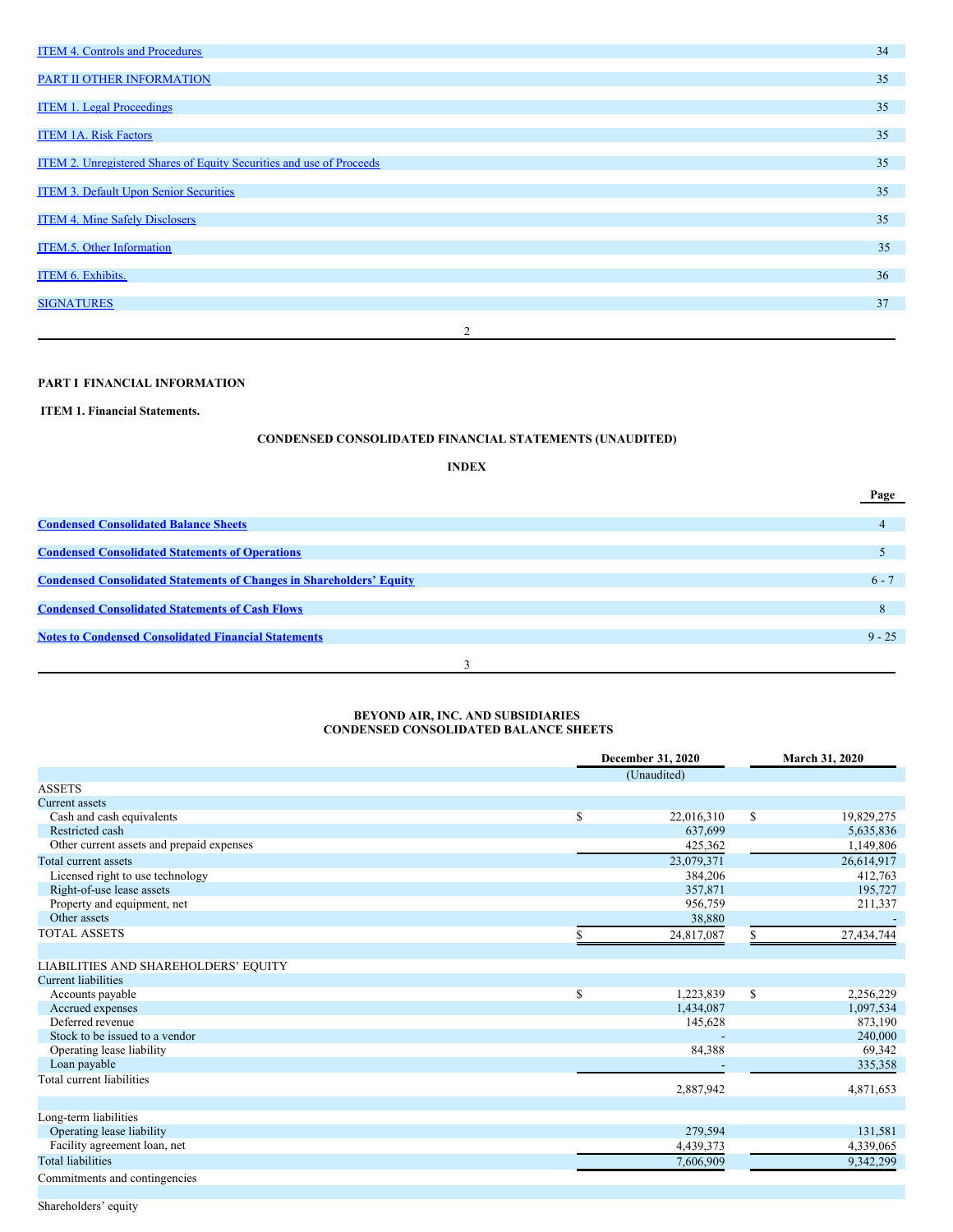| 1,838          | 1.606          |
|----------------|----------------|
| (25,000)       | (25,000)       |
| 92,463,661     | 75,702,915     |
| (75, 230, 321) | (57, 587, 076) |
| 17,210,178     | 18,092,445     |
| 24,817,087     | 27,434,744     |
|                |                |

The accompanying notes are an integral part of these condensed consolidated financial statements.

4

# <span id="page-2-0"></span>**BEYOND AIR, INC. AND SUBSIDIARIES CONDENSED CONSOLIDATED STATEMENTS OF OPERATIONS (UNAUDITED)**

|                                                                                                             |              |             | <b>For the Three Months Ended</b><br>December 31, |             |      |                | <b>For the Nine Months Ended</b><br>December 31. |                |  |
|-------------------------------------------------------------------------------------------------------------|--------------|-------------|---------------------------------------------------|-------------|------|----------------|--------------------------------------------------|----------------|--|
|                                                                                                             |              | 2020        |                                                   | 2019        |      | 2020           |                                                  | 2019           |  |
| License revenues                                                                                            |              | 148,794     | \$                                                | 314,379     | S    | 727,562        | S                                                | 1,587,450      |  |
| Operating expenses:                                                                                         |              |             |                                                   |             |      |                |                                                  |                |  |
| Research and development                                                                                    |              | 3,294,102   |                                                   | 2,580,622   |      | 10,773,192     |                                                  | 7,754,125      |  |
| General and administrative                                                                                  |              | 2,471,065   |                                                   | 2,471,714   |      | 7,134,090      |                                                  | 6,719,144      |  |
| Operating expenses                                                                                          |              | 5,765,167   |                                                   | 5,052,336   |      | 17,907,282     |                                                  | 14,473,269     |  |
| Operating loss                                                                                              |              | (5,616,373) |                                                   | (4,737,957) |      | (17, 179, 720) |                                                  | (12,885,819)   |  |
| Other income (loss)                                                                                         |              |             |                                                   |             |      |                |                                                  |                |  |
| Realized and unrealized gain (loss) from marketable securities                                              |              |             |                                                   | 314,889     |      |                |                                                  | (1,849,624)    |  |
| Dividend and interest income                                                                                |              | 378         |                                                   | 25,692      |      | 16,241         |                                                  | 59,759         |  |
| Interest expense                                                                                            |              | (157,960)   |                                                   |             |      | (480, 234)     |                                                  |                |  |
| Foreign exchange gain (loss)                                                                                |              | 6,147       |                                                   | 1,765       |      | 468            |                                                  | 1,512          |  |
| Other loss                                                                                                  |              | (1, 843)    |                                                   |             |      |                |                                                  |                |  |
| Total other income (loss)                                                                                   |              | (153, 278)  |                                                   | 342,346     |      | (463, 525)     |                                                  | (1,788,353)    |  |
| Net loss                                                                                                    | \$           | (5,769,651) | $\mathbb{S}$                                      | (4,395,611) | \$   | (17,643,245)   | $\mathbb{S}$                                     | (14, 674, 172) |  |
| Deemed dividend from warrant modification                                                                   |              |             |                                                   | (522, 478)  |      |                |                                                  | (522, 478)     |  |
| Net loss attributed to common shareholders                                                                  |              | (5,769,651) | $\mathbb{S}$                                      | (4,918,089) | \$   | (17, 643, 245) | \$                                               | (15, 196, 650) |  |
| Net basic and diluted loss per share                                                                        | $\mathbb{S}$ | (0.33)      | $\mathbb{S}$                                      | (0.43)      | $\$$ | (1.03)         | $\mathbb{S}$                                     | (1.46)         |  |
| Weighted average number of shares of common stock used in computing<br>basic and diluted net loss per share |              | 17,609,328  |                                                   | 11,398,413  |      | 17.086.871     |                                                  | 10,437,690     |  |

The accompanying notes are an integral part of these condensed consolidated financial statements

<span id="page-2-1"></span>5

# **BEYOND AIR, INC. AND SUBSIDIARIES CONDENSED CONSOLIDATED STATEMENTS OF CHANGES IN SHAREHOLDERS' EQUITY (UNAUDITED) FOR THE THREE AND NINE MONTHS ENDED DECEMBER 31, 2020**

|                                                                | <b>Common Stock</b> |  |        |  | Treasury                 | <b>Additional</b><br>Paid-in | Accumulated              | <b>Total</b><br>Shareholders' |              |         |         |               |
|----------------------------------------------------------------|---------------------|--|--------|--|--------------------------|------------------------------|--------------------------|-------------------------------|--------------|---------|---------|---------------|
|                                                                | Number              |  | Amount |  | <b>Stock</b>             | Capital                      | Deficit                  | Equity                        |              |         |         |               |
| Balance as of April 1, 2020                                    | 16.056.360          |  | 1.606  |  | (25,000)                 | \$75,702,915                 | \$ (57, 587, 076)        | 18,092,445                    |              |         |         |               |
| At the market stock issuance of common stock, net              | 113,712             |  |        |  |                          | 899,529                      |                          | 899,540                       |              |         |         |               |
| Issuance of common stock upon exercise of warrants             | 70,538              |  |        |  |                          | 293,104                      |                          | 293,111                       |              |         |         |               |
| Issuance of common stock upon exercise of stock options        | 2,340               |  | -      |  |                          | 545                          |                          | 545                           |              |         |         |               |
| Issuance of common stock pursuant to a Purchase Agreement, net | 568,605             |  | 57     |  | $\overline{\phantom{a}}$ | 3,641,623                    | $\overline{\phantom{a}}$ | 3,641,680                     |              |         |         |               |
| Stock-based compensation                                       |                     |  |        |  |                          | 1,813,654                    |                          | 1,813,654                     |              |         |         |               |
| Issuance of common stock to investor relations firm            | 30,000              |  | 3      |  | $\overline{\phantom{0}}$ | 242,097                      |                          | 242,100                       |              |         |         |               |
| Net loss                                                       |                     |  |        |  |                          |                              | (6,741,804)              | (6,741,804)                   |              |         |         |               |
| Balance as of June 30, 2020                                    | 16,841,555          |  | 1,684  |  | (25,000)                 | \$82,593,467                 | \$ (64,328,880)          | 18,241,271                    |              |         |         |               |
|                                                                | <b>Common Stock</b> |  |        |  | Treasury                 | <b>Additional</b><br>Paid-in | Accumulated              | Total<br>Shareholders'        |              |         |         |               |
|                                                                | Number              |  | Amount |  |                          |                              |                          |                               | <b>Stock</b> | Capital | Deficit | <b>Equity</b> |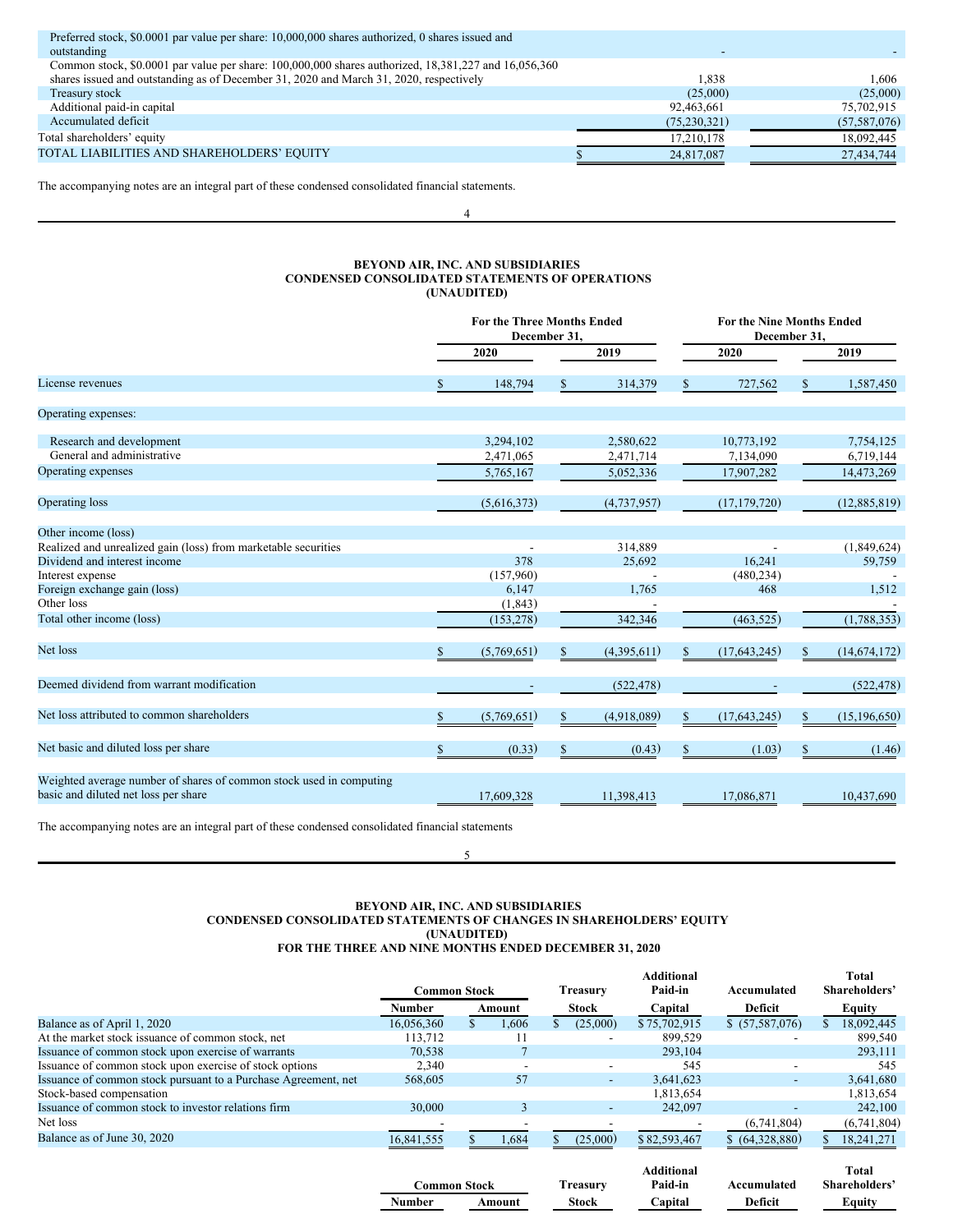| Balance as of July 1, 2020                         |            |       |                          |              |                          |               |
|----------------------------------------------------|------------|-------|--------------------------|--------------|--------------------------|---------------|
|                                                    | 16.841.555 | .684  | (25,000)                 | \$82,593,467 | \$ (64.328.880)          | 18.241.271    |
| At the market stock issuance of common stock, net  | 227,527    | 23    | -                        | .536,224     | $\overline{\phantom{a}}$ | 1,536,247     |
| Issuance of common stock upon exercise of warrants | 83.332     |       | $\overline{\phantom{0}}$ | 304,987      | $\overline{\phantom{a}}$ | 304.995       |
| Stock-based compensation                           |            |       |                          | 1,179,614    |                          | 1,179,614     |
| Net loss                                           |            |       |                          |              | (5, 131, 790)            | (5, 131, 790) |
| Balance as of September 30, 2020                   | 17.152.414 | . 715 | (25,000)                 | \$85,614,292 | \$ (69,460,670)          | 16,130,337    |

|                                                                |              |        |                 |                          | <b>Additional</b> |                   |               | <b>Total</b> |
|----------------------------------------------------------------|--------------|--------|-----------------|--------------------------|-------------------|-------------------|---------------|--------------|
|                                                                | Common Stock |        | <b>Treasury</b> |                          | Paid-in           | Accumulated       | Shareholders' |              |
|                                                                | Number       | Amount |                 | <b>Stock</b>             | Capital           | Deficit           |               | Equity       |
| Balance as of October 1, 2020                                  | 17,152,414   | 1,715  |                 | (25,000)                 | \$85,614,292      | \$ (69, 460, 670) |               | 16,130,337   |
| At the market stock issuance of common stock, net              | 575.448      | 57     |                 | $\overline{\phantom{a}}$ | 3, 131, 290       | ٠                 |               | 3,131,347    |
| Issuance of common stock pursuant to a Purchase Agreement, net | 463,162      | 46     |                 | $\overline{\phantom{a}}$ | 2,433,501         | ٠                 |               | 2,433,547    |
| Issuance of vested restricted stock                            | 135,000      | 14     |                 | -                        | (14)              |                   |               |              |
| Issuance of common stock upon exercise of warrants             | 55,203       | 6      |                 | $\overline{\phantom{a}}$ | 223,829           |                   |               | 223,835      |
| Stock-based compensation                                       |              |        |                 |                          | 1,060,763         |                   |               | 1,060,763    |
| Net loss                                                       |              |        |                 |                          |                   | (5,769,651)       |               | (5,769,651)  |
| Balance as of December 31, 2020                                | 18,381,227   | 1,838  |                 | (25,000)                 | \$92,463,661      | \$(75,230,321)    |               | 17,210,178   |

The accompanying notes are an integral part of these condensed consolidated financial statements.

# **BEYOND AIR, INC. AND SUBSIDIARIES CONDENSED CONSOLIDATED STATEMENTS OF CHANGES IN SHAREHOLDERS' EQUITY FOR (UNAUDITED) FOR THE THREE AND NINE MONTHS ENDED DECEMBER 31, 2019**

6

|                                                                  |              |        |                 |                          | <b>Additional</b> |                          | <b>Total</b>  |
|------------------------------------------------------------------|--------------|--------|-----------------|--------------------------|-------------------|--------------------------|---------------|
|                                                                  | Common Stock |        | <b>Treasury</b> |                          | Paid-in           | Accumulated              | Shareholders' |
|                                                                  | Number       | Amount |                 | <b>Stock</b>             | Capital           | Deficit                  | <b>Equity</b> |
| Balance as of April 1, 2019                                      | 8.714.815    | 871    |                 | (25,000)                 | \$41,693,578      | \$ (37,644,572)          | 4,024,877     |
| At the market stock issuance of common stock, net                | 250,000      | 25     |                 | $\overline{\phantom{a}}$ | 1,173,785         | $\overline{\phantom{a}}$ | 1,173,810     |
| Issuance of common stock upon exercise of options                | 32.122       |        |                 | $\overline{\phantom{a}}$ | 83,854            | -                        | 83.857        |
| Issuance of common stock pursuant to a private placement, net of |              |        |                 |                          |                   |                          |               |
| offering cost                                                    | 1,583,743    | 159    |                 | $\overline{\phantom{a}}$ | 7,839,336         | -                        | 7,839,495     |
| Stock-based compensation                                         |              |        |                 |                          | 919,037           |                          | 919.037       |
| Net loss                                                         |              |        |                 |                          |                   | (6,180,821)              | (6,180,821)   |
| Balance as of June 30, 2019                                      | 10.580.680   | l.058  |                 | (25,000)                 | \$51,709,590      | \$ (43.825.393)          | 7.860.255     |

|                                                                | Common Stock |        |                          |                          | <b>Additional</b><br>Paid-in | Accumulated              | <b>Total</b><br>Shareholders' |
|----------------------------------------------------------------|--------------|--------|--------------------------|--------------------------|------------------------------|--------------------------|-------------------------------|
|                                                                | Number       | Amount | Treasurv<br><b>Stock</b> |                          | Capital                      | Deficit                  | Equity                        |
| Balance as of July 1, 2019                                     | 10.580.680   | 1,058  |                          | (25,000)                 | \$51,709,590                 | (43,825,393)             | 7,860,255                     |
| Issuance of common stock pursuant to a Purchase Agreement, net | 160,000      | 16     |                          | $\overline{\phantom{0}}$ | 808.168                      | -                        | 808,184                       |
| Issuance of common stock upon exercise of options              | 6,100        |        |                          | -                        | 25,924                       | $\overline{\phantom{a}}$ | 25,925                        |
| Stock-based compensation                                       |              |        |                          |                          | 922.997                      |                          | 922.997                       |
| Net loss                                                       |              |        |                          |                          |                              | (4,097,740)              | (4,097,740)                   |
| Balance as of September 30, 2019                               | 10,746,780   | l.075  |                          | (25.000)                 | \$53,466,679                 | \$(47.923.133)           | 5.519.621                     |

|                                                                   | Common Stock |        | Treasury | <b>Additional</b><br>Paid-in | Accumulated     | <b>Total</b><br>Shareholders' |
|-------------------------------------------------------------------|--------------|--------|----------|------------------------------|-----------------|-------------------------------|
|                                                                   | Number       | Amount | Stock    | Capital                      | Deficit         | <b>Equity</b>                 |
| Balance as of October 1, 2019                                     | 10,746,780   | 1,075  | (25,000) | \$53,466,679                 | (47, 923, 133)  | 5,519,621                     |
| Issuance of common stock, pursuant to an underwriter offering and |              |        |          |                              |                 |                               |
| a private placement, net                                          | 3,152,985    | 315    |          | 10,169,028                   |                 | 10,169,343                    |
| Incremental value of warrants due to a warrant modification       |              |        |          | 552,478                      |                 | 522,478                       |
| Deemed dividend due to a warrant modification                     |              |        |          | (522, 478)                   |                 | (522, 478)                    |
| Issuance of common stock upon exercise of options                 | 1,980        |        |          | 8,168                        |                 | 8,168                         |
| Stock-based compensation                                          |              |        |          | 714,574                      |                 | 714,574                       |
| Net loss                                                          |              |        |          |                              | (4,395,611)     | (4,395,611)                   |
| Balance as of December 31, 2019                                   | 13,901,745   | 1,390  | (25,000) | \$64,358,449                 | \$ (52,318,744) | 12,016,095                    |

The accompanying notes are an integral part of these condensed consolidated financial statements.

7

# <span id="page-3-0"></span>**BEYOND AIR, INC. AND ITS SUBSIDIARIES CONDENSED CONSOLIDATED STATEMENTS OF CASH FLOWS (UNAUDITED)**

|                                      | For the Nine Months Ended<br>December 31, |                |
|--------------------------------------|-------------------------------------------|----------------|
|                                      | 2020                                      | 2019           |
| Cash flows from operating activities |                                           |                |
| Net loss                             | (17, 643, 245)                            | (14, 674, 172) |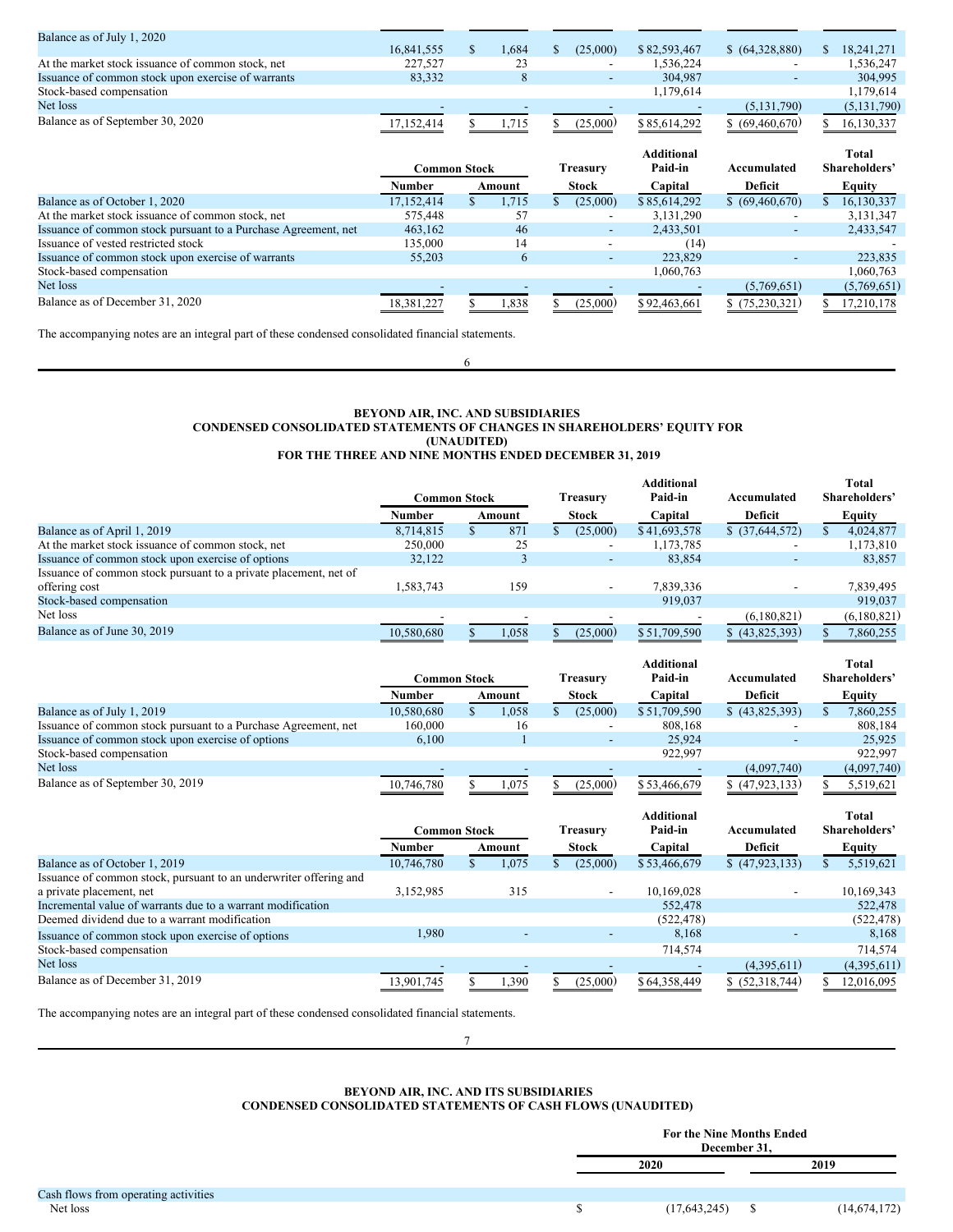| Adjustments to reconcile net loss to net cash used in operating activities                        |               |              |               |              |
|---------------------------------------------------------------------------------------------------|---------------|--------------|---------------|--------------|
| Depreciation and amortization                                                                     |               | 125,036      |               | 57,009       |
| Amortization of licensed right to use technology                                                  |               | 30,409       |               | 72,718       |
| Stock-based compensation                                                                          |               | 4,056,131    |               | 2,569,508    |
| Deferred revenue                                                                                  |               | (727, 562)   |               | (1,587,450)  |
| Amortization of debt discount and accretion of debt issuance costs                                |               | 100,308      |               |              |
| Operating leases                                                                                  |               | 906          |               | 6,824        |
| Gain on cancellation of operating lease                                                           |               | (1, 843)     |               |              |
| Realized and unrealized loss on marketable equity securities                                      |               |              |               | 1.849.624    |
| Foreign currency adjustments                                                                      |               | (468)        |               |              |
| Changes in:                                                                                       |               |              |               |              |
| Other current assets and prepaid expenses                                                         |               | 685,563      |               | 358,629      |
| Accounts payable                                                                                  |               | (1,031,922)  |               | 849,259      |
| Accrued expenses                                                                                  |               | 336,552      |               | 107,431      |
| Net cash used in operating activities                                                             |               | (14,070,135) |               | (10,390,620) |
|                                                                                                   |               |              |               |              |
| Cash flows from investing activities                                                              |               |              |               |              |
| Investment in marketable equity securities                                                        |               |              |               | (32,970,684) |
| Proceeds from redemption of marketable securities                                                 |               |              |               | 24,963,763   |
| Purchase of property and equipment                                                                |               | (870, 457)   |               | (28, 248)    |
| Net cash used in investing activities                                                             |               | (870, 457)   |               | (8,035,169)  |
|                                                                                                   |               |              |               |              |
| Cash flows from financing activities                                                              |               |              |               |              |
| Issuance of common stock in connection with a Purchase Agreement with Lincoln Park, At the Market |               |              |               |              |
| Offerings, private placement, net, exercise of warrants and stock options                         |               | 12,464,848   |               | 20,020,200   |
| Payment of loan                                                                                   |               | (335, 358)   |               | (175, 022)   |
| Net cash provided by financing activities                                                         |               | 12,129,490   |               | 19,845,178   |
|                                                                                                   |               |              |               |              |
| (Decrease) increase in cash, cash equivalents and restricted cash                                 |               | (2,811,102)  |               | 1,419,389    |
| Cash, cash equivalents and restricted cash at beginning of period                                 |               | 25,465,111   |               | 1,357,137    |
| Cash, cash equivalents and restricted cash at end of period                                       |               | 22,654,009   |               | 2,776,526    |
| Supplemental disclosure of non-cash investing and financing activities                            |               |              |               |              |
| Right-of-use assets                                                                               | S             | 236,700      | \$            | 258,605      |
| Operating lease liability                                                                         | <sup>\$</sup> | 236,700      | $\$$          | 266,570      |
| Disposition of right-of-use asset                                                                 | \$            | (17, 486)    | \$            |              |
| Disposition of operating lease liability                                                          | $\mathbb{S}$  | 19,329       | $\mathbf{\$}$ |              |
| Stock issued to investor relations firm                                                           | \$            | 242,100      |               |              |
| Deemed dividend as a result of a warrant modification                                             | $\mathbf S$   |              | $\mathcal{S}$ | 522,478      |
| Supplemental disclosure of cash flow items:                                                       |               |              |               |              |
| Interest paid                                                                                     | <sup>\$</sup> | 340,779      | $\mathbf S$   | 3,832        |
|                                                                                                   |               |              |               |              |

The accompanying notes are an integral part of these condensed consolidated financial statements.

8

# <span id="page-4-0"></span>**BEYOND AIR, INC. AND ITS SUBSIDIARIES NOTES TO CONDENSED CONSOLIDATED FINANCIAL STATEMENTS (UNAUDITED)**

# **NOTE 1 ORGANIZATION AND BUSINESS**

Beyond Air, Inc. (together with its subsidiaries, "Beyond Air" or the "Company") was incorporated on April 24, 2015. On June 25, 2019, the Company's name was changed to Beyond Air, Inc. from AIT Therapeutics, Inc. The Company has the following wholly-owned subsidiaries:

Beyond Air, Ltd. ("BA Ltd."), incorporated in Israel on May 1, 2011.

Advanced Inhalation Therapies ("AIT"), a wholly owned subsidiary of Beyond Air, Ltd., incorporated on August 29, 2014, in Delaware.

Beyond Air Australia Pty Ltd., incorporated on December 17, 2019 in Australia.

Beyond Air Ireland Limited, incorporated on March 5, 2020 in Ireland.

The Company is a clinical-stage medical device and biopharmaceutical company focused on developing inhaled Nitric Oxide ("NO") for the treatment of patients with respiratory conditions, including serious lung infections and pulmonary hypertension, and gaseous NO for the treatment of solid tumors. Since its inception, the Company has devoted substantially all of its efforts to research and development.

The Company is developing an NO generator and delivery system (the "LungFit**™** system") that is capable of generating NO from ambient air. The LungFit™ system can generate NO up to 400 parts per million ("ppm") for delivery to a patient's lungs directly or via a ventilator. The LungFit™ system can deliver NO either continuously or for a fixed amount of time at various flow rates and has the ability to either titrate dose on demand or maintain a constant dose. The Company's current areas of focus with the LungFit™ system are persistent pulmonary hypertension of the newborn ("PPHN"), severe acute respiratory syndrome coronavirus 2 ("SARS CoV-2")/acute viral pneumonia ("AVP"), bronchiolitis ("BRO") and nontuberculous mycobacteria ("NTM") lung infection. The Company's product candidates will be subject to premarket reviews and approvals by the U.S. Food and Drug Administration (the "FDA") as well as similar regulatory agencies in other countries or regions. The Premarketing Application ("PMA") for the LungFit**™** system addressing PPHN was submitted with the FDA on November 10, 2020. If approved, the Company's system will be marketed as a medical device initially in the United States.

### *Liquidity Risks and Uncertainties*

The Company has incurred operating losses in almost each year since inception, \$14.1 million net cash used in operating activities during the nine months ended December 31, 2020 and has accumulated losses of \$75.2 million. However, the Company has cash and equivalents of approximately \$22.7 million at December 31, 2020 and, based on the current business plan, estimates such cash and equivalents will be sufficient to finance its operations for at least one year from the date of filing these financial statements.

The Company's future capital needs and the adequacy of its available funds beyond one year will depend on many factors, including, but not necessarily limited to, the cost and time necessary for the development, clinical studies and regulatory approval of the Company's other medical device, indications as well as the commercial success of the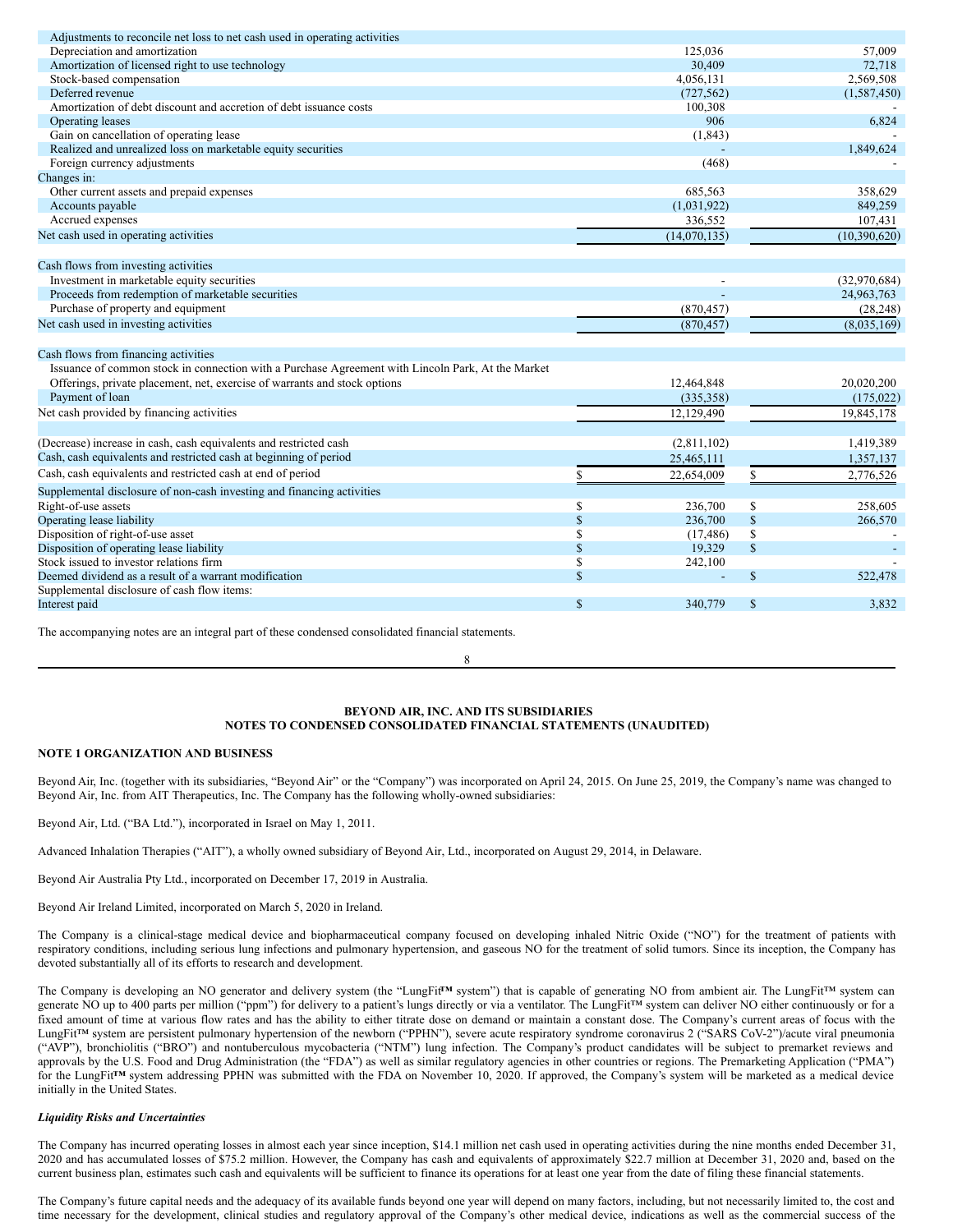Company's first product for PPHN, assuming PMA approval. The Company may be required to raise additional funds through sale of equity or debt securities or through strategic collaboration and/or licensing agreements in order to fund operations until we are able to generate enough product or royalty revenues, if any. Financing may not be available on acceptable terms, or at all, and our failure to raise capital when needed could have a material adverse effect on our strategic objectives, results of operations and financial condition.

9

# **BEYOND AIR, INC. AND ITS SUBSIDIARIES NOTES TO CONDENSED CONSOLIDATED FINANCIAL STATEMENTS (UNAUDITED)**

### **NOTE 1 ORGANIZATION AND BUSINESS (continued)**

The Company's access to capital and liquidity currently includes the following:

- a) On April 2, 2020, an At The Market Offering ("ATM") agreement for \$50 million, see Note 5.
- b) On March 2, 2020, a \$25 million unsecured loan facility agreement (the "Facility Agreement") with certain lenders. The Company has drawn down the first of five tranches of \$5 million and has the ability to draw down an additional \$5 million tranche at any time prior March 17, 2022 as well as the ability to draw down the remaining \$15 million after the FDA approval of LungFit™ PH, see Note 11.
- c) On May 14, 2020, a \$40 million stock purchase agreement ("New Stock Purchase Agreement") with Lincoln Park Capital Fund, LLC ("LPC"), that replaced the former \$20 million purchase agreement with LPC, dated August 10, 2018. The New Stock Purchase Agreement provides for issuances through May 2023 at the Company's discretion, see Note 5.

# **NOTE 2 SIGNIFICANT ACCOUNTING POLICIES**

### *Basis of Presentation*

The unaudited condensed consolidated financial statements have been prepared in accordance with generally accepted accounting principles in the United States ("U.S. GAAP") for interim financial information and with the instructions to Form 10-Q. Accordingly, they do not include all of the information and footnotes required to be presented for complete financial statements. The accompanying unaudited condensed consolidated financial statements reflect all adjustments (consisting only of normal recurring items) which are, in the opinion of management, necessary for a fair presentation of the results for the interim periods presented. The accompanying unaudited condensed consolidated Balance Sheet as of March 31, 2020 has been derived from the audited consolidated financial statements included in the Company's Annual Report on Form 10-K for the year ended March 31, 2020 (the "2020 Annual Report"), filed with the U.S. Securities and Exchange Commission ("SEC") on June 23, 2020. The unaudited condensed consolidated financial statements and related disclosures should be read in conjunction with the Company's audited consolidated financial statements and related notes included in the 2020 Annual Report.

# *Principles of Consolidation*

These unaudited condensed consolidated financial statements include the accounts of the Company and the accounts of all subsidiaries. All intercompany balances and transactions have been eliminated in the accompanying financial statements.

10

# **BEYOND AIR, INC. AND ITS SUBSIDIARIES NOTES TO CONDENSED CONSOLIDATED FINANCIAL STATEMENTS (UNAUDITED)**

# **NOTE 2 SIGNIFICANT ACCOUNTING POLICIES (continued)**

### *Use of Estimates*

The preparation of financial statements in conformity with U.S. GAAP requires management to make estimates and assumptions that affect the reported amounts of assets and liabilities and disclosure of contingent assets and liabilities at the date of the financial statements and the reported amounts of revenues and expenses for the reporting period. Actual results could differ from those estimates. On an ongoing basis, the Company evaluates its significant estimates and assumptions including expense recognition assumption under consulting and clinical trial agreements, stock-based compensation, warrant fair value, and the determination of valuation allowance requirements on deferred tax attributes.

#### *Other Risks and Uncertainties*

The Company is subject to risks common to medical device companies including, but not limited to, new technological innovations, dependence on key personnel, protection of proprietary technology, compliance with government regulations, product liability, uncertainty of market acceptance of products and the potential need to obtain additional financing. The Company is dependent on third party suppliers, in some cases single-source suppliers.

There can be no assurance that the Company's product will be accepted in the marketplace, nor can there be any assurance that any future products can be developed or manufactured at an acceptable cost and with appropriate performance characteristics, or that such products will be successfully marketed, if at all.

The Company's products require approval or clearance from the FDA prior to commencing commercial sales in the United States. There can be no assurance that the Company's products will receive all of the required approvals or clearances. Approvals or clearances are also required in foreign jurisdictions in which the Company may license or sell its products. If the Company is denied such approvals or clearances or such approvals or clearances are delayed, it may have a material adverse impact on the Company's results of operations, financial position and liquidity.

The development of our product candidates could be further disrupted and adversely affected by the ongoing COVID-19 pandemic. The spread of SARS CoV-2 resulted in the Director General of the World Health Organization declaring COVID-19 a pandemic on March 11, 2020. The Company has assessed the impact COVID-19 may have on the Company's business plans and its ability to conduct the preclinical studies and clinical trials as well as on the Company's reliance on third-party manufacturing and our supply chain. The Company experienced significant delays in the supply chain for LungFit™ due to the redundancy in parts and suppliers with ventilator manufacturing which has since been remedied. However, there can be no assurance that the Company will be able to further avoid part or all of any impact from COVID-19 or its consequences. The extent to which the COVID-19 pandemic and global efforts to contain its spread may impact the Company's operations will depend on future developments.

### *Concentrations*

The Company is reliant on two vendors for commercial manufacturing of the LungFit™ generator and delivery systems and nitrogen dioxide filters for both clinical studies and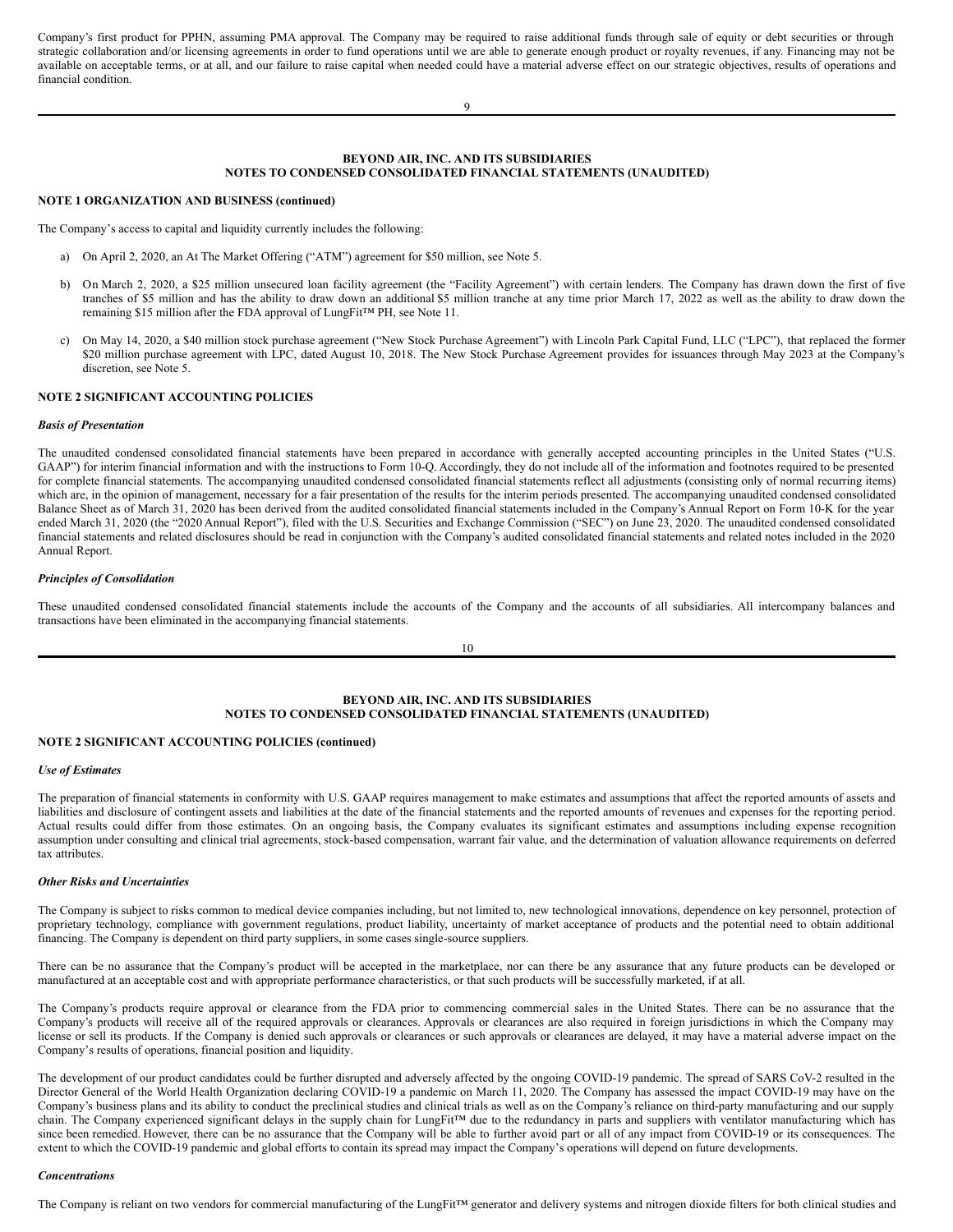# **BEYOND AIR, INC. AND ITS SUBSIDIARIES NOTES TO CONDENSED CONSOLIDATED FINANCIAL STATEMENTS (UNAUDITED)**

### **NOTE 2 SIGNIFICANT ACCOUNTING POLICIES (continued)**

#### *Cash and Cash Equivalents*

The Company's concentrations of credit risk consist principally of cash and cash equivalents. The Company maintains its cash and cash equivalents in bank deposit and other interest-bearing accounts in major banks in Israel, Ireland and the U.S., the balances of which, at times, may exceed federally insured limits.

The Company has no off-balance-sheet concentration of credit risk such as foreign exchange contracts, option contracts or other foreign hedging arrangements.

As of December 31, 2020, and March 31, 2020, restricted cash consisted of \$619,000 of cash designated for a contract manufacturer. This cash is expected to be used for material and parts that require a long lead time.

Cash equivalents are short-term highly liquid investments that are readily convertible to cash with original maturities of three months or less at acquisition.

The following table is the reconciliation of the presentation and disclosure of financial instruments as shown on the Company's consolidated statements of cash flows:

|                                               | <b>December 31, 2020</b> |            |  | December 31, 2019 |  |  |
|-----------------------------------------------|--------------------------|------------|--|-------------------|--|--|
| Cash and cash equivalents                     |                          | 22,016,310 |  | 2.140.162         |  |  |
| Restricted cash                               |                          | 637.699    |  | 636.364           |  |  |
| Cash and cash equivalents and restricted cash |                          | 22,654,009 |  | 2.776.526         |  |  |

#### *Revenue Recognition*

The Company recognizes revenue when transfers promised goods or services to customers in an amount that reflects the consideration to which the Company expects to be entitled in exchange for those goods or services. To determine revenue recognition for contracts with customers the Company performs the following five steps: (i) identify the contract(s) with a customer; (ii) identify the performance obligation(s) in the contract; (iii) determine the transaction price; (iv) allocate the transaction price to the performance obligation(s) in the contract; and (v) recognize revenue when (or as) the Company satisfies the performance obligation(s). At contract inception, the Company assesses the goods or services promised within each contract, assess whether each promised good or service is distinct and identify those that are performance obligations.

#### 12

# **BEYOND AIR, INC. AND ITS SUBSIDIARIES NOTES TO CONDENSED CONSOLIDATED FINANCIAL STATEMENTS (UNAUDITED)**

### **NOTE 2 SIGNIFICANT ACCOUNTING POLICIES (continued)**

The Company uses judgment to determine: a) the number of performance obligations based on the determination under step (ii) above and whether those performance obligations are distinct from other performance obligations in the contract; b) the transaction price under step (iii) above; and c) the stand-alone selling price for each performance obligation identified in the contract for the allocation of transaction price in step (iv) above. The Company uses judgment to determine whether milestones or other variable consideration, except for royalties, should be included in the transaction price. The transaction price is allocated to each performance obligation on an estimated standalone selling price basis, for which the Company recognizes revenue as or when the performance obligations under the contract are satisfied, see Note 10.

Where a portion of non-refundable up-front fees or other payments received are allocated to continuing performance obligations under the terms of a license arrangement, they are recorded as contract liabilities and recognized as revenue when (or as) the underlying performance obligation is satisfied.

#### *Segment reporting*

Operating segments are identified as components of an enterprise about which separate discrete financial information is available for evaluation by the chief operating decisionmaker in making decisions regarding resource allocation and assessing performance. To date, the Company has viewed its operations and managed its business as one segment.

#### *Research and Development*

Research and development expenses are charged to the statement of operations as incurred. Research and development expenses include salaries, benefits, stock-based compensation and costs incurred by outside laboratories, manufacturers, clinical research organizations, consultants, and accredited facilities in connection with clinical trials and preclinical studies. Research and development projects that have no alternative uses have been expensed as incurred.

### *Foreign Exchange Transactions*

The Company's subsidiaries have operations in Israel, Ireland, and in Australia. Beyond Air's operations are in the United States and the U.S. dollar is the currency of the primary economic environment in which the Company operates and expects to continue to operate in the foreseeable future. Thus, the functional and reporting currency of the Company is the U.S. dollar. The Company translated its non-U.S. operations' assets and liabilities denominated in foreign currencies into U.S. dollars at current rates of exchange as of the balance sheet date and income and expense items at the average exchange rate for the reporting period. Translation adjustments resulting from exchange rate fluctuations as of December 31, 2020 were not material. Gains or losses from foreign currency transactions are included in other income (loss) in the statement of operations as foreign currency exchange gains/(losses).

### *Stock-Based Compensation*

The Company measures the cost of employee and non-employee services received in exchange for an award of equity instruments based on the grant date fair value of the award. Fair value for restricted stock awards is valued using the closing price of the Company's stock on the date of grant. The grant date fair value is recognized over the period during which an employee and non-employee is required to provide service in exchange for the award – the requisite service period. The grant date fair value of employee share options is estimated using the Black-Scholes option pricing model. The risk-free interest rate assumptions were based upon the observed interest rates appropriate for the expected term of the equity instruments. The expected dividend yield was assumed to be zero as the Company has not paid any dividends since its inception and does not anticipate paying dividends in the foreseeable future. Due to the Company's limited trading history, the Company utilizes an implied volatility based on an aggregate of guideline companies. In 2020, the Company began to incorporate and weight its historical volatility with its peer group in order to obtain expected volatility. The peer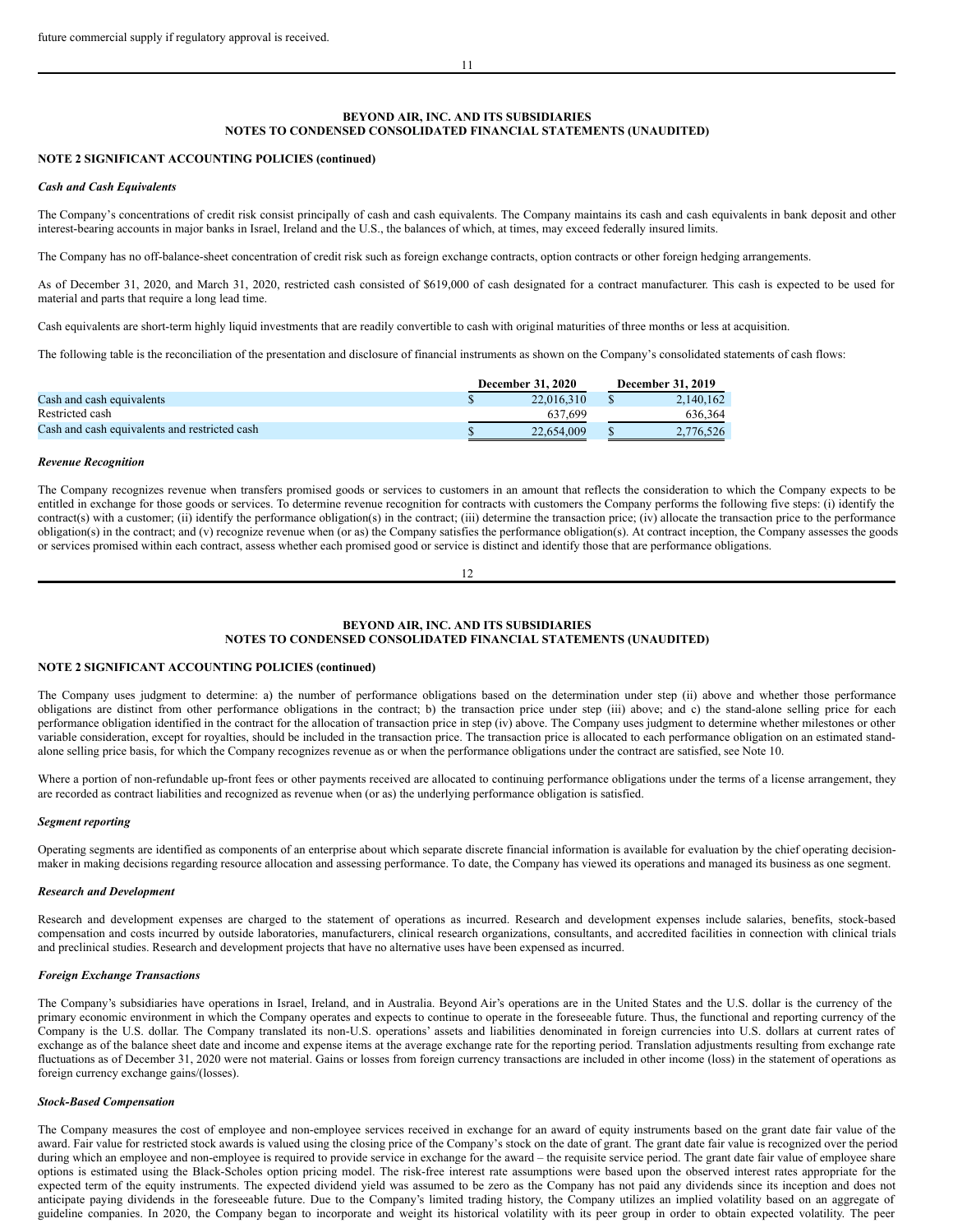companies selected have similar characteristics, including industry and market capitalization. The Company routinely reviews its calculation of volatility based on, the Company's life cycle, its peer group, and other factors. The Company uses the simplified method to estimate the expected term.

13

# **BEYOND AIR, INC. AND ITS SUBSIDIARIES NOTES TO CONDENSED CONSOLIDATED FINANCIAL STATEMENTS (UNAUDITED)**

# **NOTE 2 SIGNIFICANT ACCOUNTING POLICIES (continued)**

*Property and Equipment*

Property and equipment are stated at cost less accumulated depreciation and accumulated amortization. Depreciation and amortization is calculated using the straight-line method over the estimated useful life of the assets as follows:

| Three years                                                    |
|----------------------------------------------------------------|
| Seven years                                                    |
| Five or Fifteen years                                          |
| Shorter of term of lease or estimated useful life of the asset |
|                                                                |

### *Licensed Right to Use Technology*

Licensed right to use technology that is considered platform technology with alternative future uses is recorded as an intangible asset and is being amortized on a straight-line method over its estimated useful life, determined to be thirteen years, see Note 13.

14

# **BEYOND AIR, INC. AND ITS SUBSIDIARIES NOTES TO CONDENSED CONSOLIDATED FINANCIAL STATEMENTS (UNAUDITED)**

# **NOTE 2 SIGNIFICANT ACCOUNTING POLICIES (continued)**

### *Long Lived Assets*

The Company assess the impairment of long-lived assets on an ongoing basis and whenever events or changes in circumstances indicate that the carrying value may not be recoverable. Factors we consider that could trigger an impairment review include the following:

- significant underperformance relative to expected historical or projected future operating results,
- significant changes in the manner of our use of the acquired assets or the strategy for our overall business,
- significant negative regulatory or economic trends, and
- significant technological changes, which would render the platform technology, equipment, and manufacturing processes obsolete.

Recoverability of assets that will continue to be used in our operations is measured by comparing the carrying value to the future net undiscounted cash flows expected to be generated by the asset or asset group. Future undiscounted cash flows include estimates of future revenues, driven by market growth rates, and estimated future costs. There were no events during the reporting periods that were deemed to be a triggering event that would require an impairment assessment.

### *Income Taxes*

The Company accounts for income taxes using the asset and liability method. Accordingly, deferred tax assets and liabilities are recognized for the future tax consequences attributable to differences between financial statement carrying amounts of existing assets and liabilities and their respective tax bases. Deferred tax assets and liabilities are measured using enacted tax rates expected to apply to taxable income in the years in which those temporary differences are expected to be recovered or settled. The effect on deferred tax assets and liabilities of a change in the tax rate is recognized in income or expense in the period that the change is effective. Tax benefits are recognized when it is probable that the deduction will be sustained. A valuation allowance is established when it is more likely than not that all or a portion of a deferred tax asset will either expire before the Company is able to realize the benefit, or that future deductibility is uncertain. As of December 31, 2020, and March 31, 2020, the Company recorded a valuation allowance to the full extent of our net deferred tax assets since the likelihood of realization of the benefit does not meet the more likely than not threshold.

The Company files U.S. Federal, various state, and International income tax returns. Uncertain tax positions are reviewed on an ongoing basis and are adjusted in light of changing facts and circumstances. Such adjustment is reflected in the tax provision when appropriate**.** The Company will recognize interest and penalties, if any, related to unrecognized tax benefits in income taxes in the statements of operations. Tax years 2016 through 2020 remain open to examination by federal and state tax jurisdictions. The Company files tax returns in Israel for which tax years 2014 through 2020 remain open. In addition, the Company files tax returns in Ireland and Australia and the tax year 2020 remains open.

# *Net Income (Loss) Per Share*

Basic and diluted net loss per share attributable to common shareholders is computed by dividing the net loss and deemed dividend from a warrant modification to common shareholders by the weighted average number of shares of common stock outstanding for the period. The dilutive effect of outstanding options, warrants, restricted stock and other stock-based compensation awards is reflected in diluted net income (loss) per share by application of the treasury stock method. The calculation of diluted net income (loss) attributed to common shareholders per share excludes all anti-dilutive shares of common stock. For periods in which the Company has reported net losses, diluted net loss per share attributable to common shareholders is the same as basic net loss per share attributable to common shareholders, because such shares of common stock are not assumed to have been issued if their effect is anti-dilutive, see Note 9.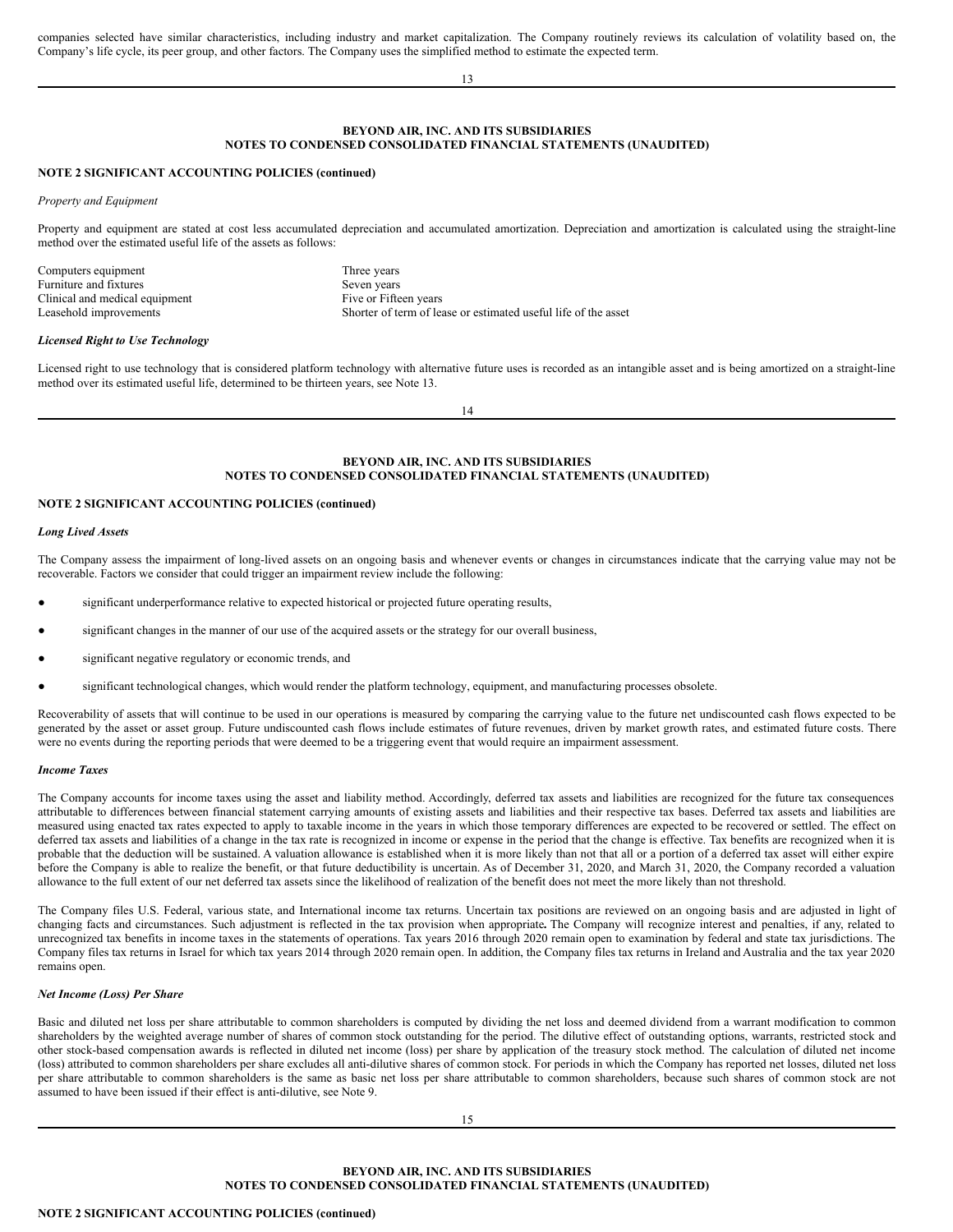# *Recently Issued Accounting Standards Not Yet Adopted*

In December 2019, the Financial Accounting Standards Board ("FASB") issued Accounting Standards Update ("ASU") No. 2019-12, "Income Taxes (Topic 740): Simplifying the Accounting for Income Taxes" ("ASU 2019-12") as part of its initiative to reduce complexity in the accounting standards. ASU 2019-12 eliminates certain exceptions related to the approach for intraperiod tax allocation, the methodology for calculating income taxes in an interim period and the recognition of deferred tax liabilities for outside basis differences. The standard also clarifies and simplifies other aspects of the accounting for income taxes. ASU 2019-12 is effective for fiscal years, and interim periods within those fiscal years, beginning after December 15, 2020. Early adoption is permitted. The Company does not anticipate the adoption of this guidance to have a material impact on its consolidated financial statements and related disclosures.

In August 2020, the FASB issued ASU No. 2020-06, Debt—Debt with Conversion and Other Options (Subtopic 470-20) and Derivatives and Hedging—Contracts in Entity's Own Equity (Subtopic 815-40): Accounting for Convertible Instruments and Contracts in an Entity's Own Equity ("ASU 2020-06"), which simplifies accounting for convertible instruments by removing major separation models required under current U.S. GAAP. ASU 2020-06 removes certain settlement conditions that are required for equity contracts to qualify for the derivative scope exception and it also simplifies the diluted earnings per share calculation in certain areas. ASU 2020-06 is effective for the Company on December 1, 2022, Early adoption is permitted, but no earlier than December 1, 2021. The Company is currently evaluating the impact of ASU 2020-06 on its condensed consolidated financial statements and related disclosures.

# **NOTE 3 FAIR VALUE MEASUREMENT**

The Company's financial instruments primarily include cash, cash equivalents, restricted cash, accounts payable and a Facility Agreement Loan. Due to the short-term nature of these financial instruments, the carrying amounts of these assets and liabilities approximate their fair value. The long-term Facility Agreement loan approximate fair value due to the prevailing market conditions for similar debt with remaining maturity and terms.

Fair value is defined as the price that would be received to sell an asset or paid to transfer a liability (an exit price) in an orderly transaction between market participants at the reporting date. The accounting guidance establishes a three-tiered hierarchy, which prioritizes the inputs used in the valuation methodologies in measuring fair value. A fair value hierarchy has been established for valuation inputs that gives the highest priority to quoted prices in active markets for identical assets or liabilities and the lowest priority to unobservable inputs. The fair value hierarchy is as follows:

- Level 1 quoted prices in active markets for identical assets or liabilities;
- Level 2 inputs other than Level 1 that are observable, either directly or indirectly, such as quoted prices in active markets for similar assets or liabilities, quoted prices for identical or similar assets or liabilities in markets that are not active, or other inputs that are observable or can be corroborated by observable market data for substantially the full term of the assets or liabilities; or
- Level 3 unobservable inputs that are supported by little or no market activity and that are significant to the fair value of the assets or liabilities.

# **BEYOND AIR, INC. AND ITS SUBSIDIARIES NOTES TO CONDENSED CONSOLIDATED FINANCIAL STATEMENTS (UNAUDITED)**

# **NOTE 4 PROPERTY AND EQUIPMENT**

Property and equipment consist of the following as of December 31, 2020 and March 31, 2020, respectively:

|                                           | December 31, 2020 |            | <b>March 31, 2020</b> |            |  |
|-------------------------------------------|-------------------|------------|-----------------------|------------|--|
| Clinical and medical equipment            | S                 | 1,114,760  | S                     | 357,795    |  |
| Computer equipment                        |                   | 131.621    |                       | 73,982     |  |
| Furniture and fixtures                    |                   | 93,245     |                       | 53,895     |  |
| Leasehold improvements                    |                   | 21,840     |                       | 5,336      |  |
|                                           |                   | 1,361,466  |                       | 491,008    |  |
| Accumulated depreciation and amortization |                   | (404, 707) |                       | (279, 671) |  |
|                                           |                   | 956,759    |                       | 211,337    |  |

Depreciation and amortization expense for the three months ended December 31, 2020 and December 31, 2019 was \$51,428 and \$23,190, respectively. Depreciation and amortization expense for the nine months ended December 31, 2020 and December 31, 2019 was \$125,036 and \$57,009, respectively.

### **NOTE 5 SHAREHOLDERS' EQUITY**

On May 14, 2020, the Company entered into a \$40 million New Stock Purchase Agreement with LPC, that replaced the former \$20 million purchase agreement. The New Stock Purchase Agreement provides for the issuance of up to \$40 million of the Company's common stock which the Company may sell from time to time in its sole discretion to LPC over 36 months, provided that the closing price is not below \$0.25 per share and subject to certain other conditions and limitations. Under both the new and former agreement, for the three and nine months ended December 31, 2020, the Company received net proceeds of \$2,433,547 and \$6,075,228 from the sale of common stock. As of December 31, 2020, there is a balance of \$34,777,953 available under the LPC new agreement.

On April 2, 2020, the Company entered into an ATM for \$50 million utilizing the Company's shelf registration statement. The Company may sell shares of our common stock having aggregate sales proceeds of up to \$50,000,000 from time to time, subject to the conditions and limitations in the agreement. If shares are sold, there is a three percent fee paid to the sales agent. For the three and nine months ended December 31, 2020, the Company received net proceeds of \$3,131,347 and \$5,567,134 from the sale of the Company's stock. As of December 31, 2020, there is a balance of \$44,292,866 available under the ATM.

On June 3, 2019, the Company entered into a Stock Purchase Agreement with investors for the issuance of 1,583,743 shares of common stock. The Company raised net proceeds of \$7,839,495. The Company's CEO participated in this offering and invested \$300,000 and received 58,253 shares of common stock, or \$5.15 per share. In addition, certain directors and employees invested \$610,000 for an aggregate of 118,254 shares of common stock, at a purchase price of \$5.15 per share.

On December 12, 2019, the Company closed on an underwritten offering and concurrent private placement of 3,152,985 shares of common stock at \$3.66 per share for net proceeds of \$10,169,343. The underwritten offering shares were registered under the Company's shelf registration statement. There were 532,786 common stock that were sold in a private placement and subsequently registered under an effective Form S-1 on January 23, 2020. In addition, the Company's CEO invested \$699,999 and receiving 190,437 shares of common stock at \$3.66 per share. In addition, certain employees participated in this offering by investing \$475,000 and receiving 129,781 shares of common stock at \$3.66 per share.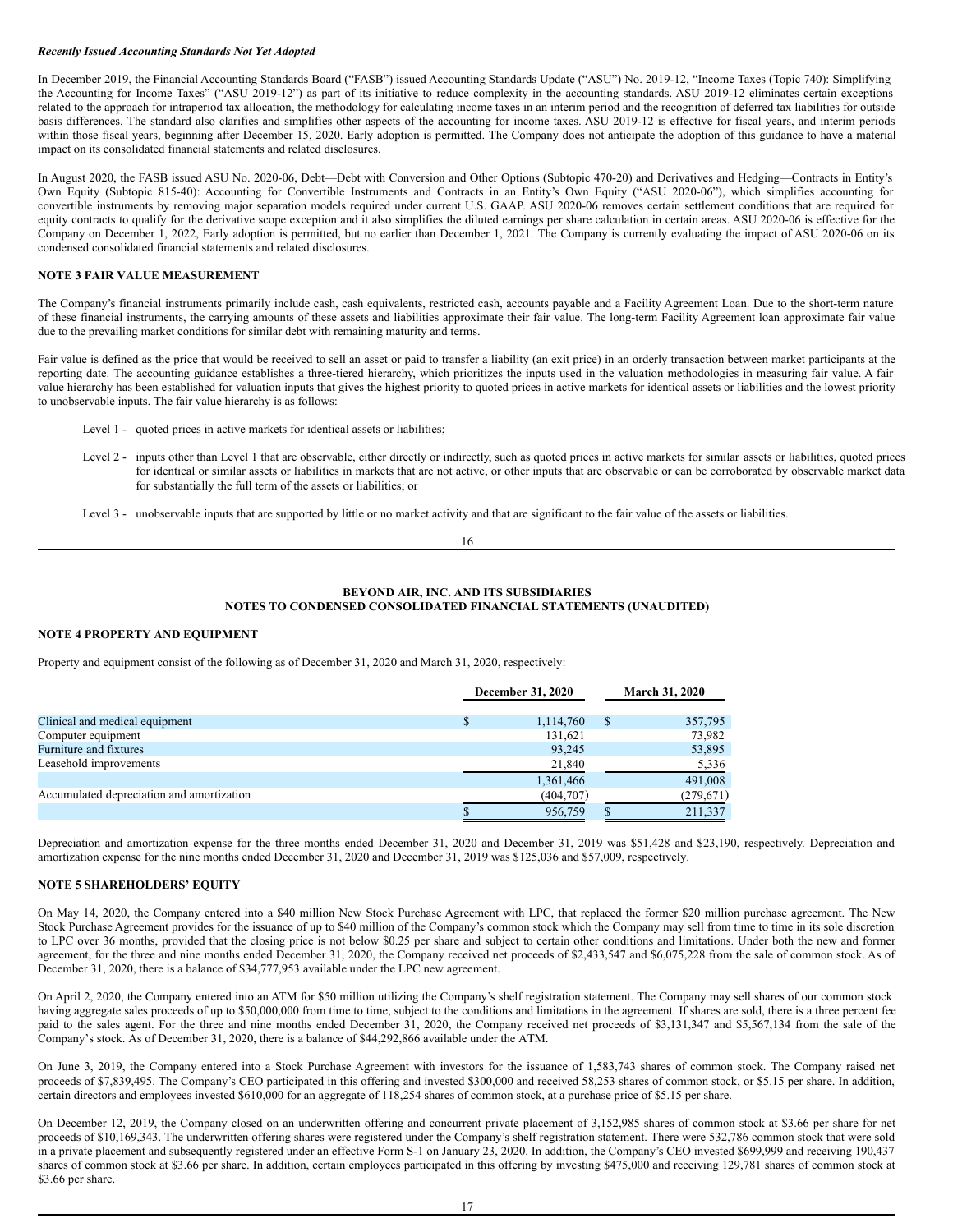# **BEYOND AIR, INC. AND ITS SUBSIDIARIES NOTES TO CONDENSED CONSOLIDATED FINANCIAL STATEMENTS (UNAUDITED)**

# **NOTE 5 SHAREHOLDERS' EQUITY (continued)**

# *Stock to be Issued to a Vendor*

As of March 31, 2020, the Company was obligated to issue 30,000 shares of common stock to a vendor for services related to investor relations. The fair value of the liability as of March 31, 2020 was \$240,000. In May 2020, 30,000 shares were issued at the fair value of \$242,100. Such amount was transferred to shareholders' equity. As of December 31, 2020, there is no obligation to the vendor, nor any stock compensation expense.

## *Issuance of Restricted Shares*

Restricted stock was issued to officers, employees and consultants. The fair value for the restricted stock awards was valued at the closing price of the Company's common stock on the date of grant. Restricted stock vests annually over five years.

|                                  | <b>Number</b><br><b>Of Shares</b> |   | Weighted<br>Average<br><b>Grant Date</b><br><b>Fair Value</b> |
|----------------------------------|-----------------------------------|---|---------------------------------------------------------------|
| Unvested as of April 1, 2020     | 646,800                           | S | 4.99                                                          |
| Granted                          | 62,000                            |   | 5.81                                                          |
| Vested                           | (135,000)                         |   | 4.99                                                          |
| Unvested as of December 31, 2020 | 573,800                           |   | 5.08                                                          |

Stock-based compensation expense related to restricted stock awards was \$291,452 and \$84,477 for the three months ended December 31, 2020 and December 31, 2019, respectively. Stock-based compensation expense related to restricted stock awards was \$1,062,628 and \$432,756 for the nine months ended December 31, 2020 and December 31, 2019, respectively.

# *Stock Option Plan*

The Company's Second Amended and Restated 2013 Equity Incentive Plan (the "2013 Plan") allows for awards to officers, directors, employees, and consultants of stock options, restricted stock units and restricted shares of the Company's common stock. The vesting terms of the options issued under the 2013 Plan are generally between two and four years and expire up to ten years after the grant date. The 2013 Plan has 4,100,000 shares authorized for issuance. As of December 31, 2020, 7,047 shares are available under the 2013 Plan.

18

# **BEYOND AIR, INC. AND ITS SUBSIDIARIES NOTES TO CONDENSED CONSOLIDATED FINANCIAL STATEMENTS (UNAUDITED)**

# **NOTE 5 SHAREHOLDERS' EQUITY (continued)**

A summary of the change in options for the nine months ended December 31, 2020 is as follows:

|                                         | Number Of<br><b>Options</b> |              | Weighted<br>Average<br><b>Exercise Price -</b><br><b>Options</b> | Weighted<br>Average<br>Remaining<br>Contractual<br><b>Life-</b><br><b>Options</b> |   | Aggregate<br><b>Intrinsic</b><br>Value |
|-----------------------------------------|-----------------------------|--------------|------------------------------------------------------------------|-----------------------------------------------------------------------------------|---|----------------------------------------|
| Options outstanding as of April 1, 2020 | 3,053,589                   | <sup>S</sup> | 4.77                                                             | 8.4                                                                               | S | 9,878,264                              |
| Granted                                 | 122,000                     |              | 5.11                                                             | 9.3                                                                               |   |                                        |
| Exercised                               | (2,340)                     |              | 0.1                                                              | $\overline{\phantom{a}}$                                                          |   |                                        |
| Outstanding as of December 31, 2020     | 3,173,249                   | ъ            | 4.8                                                              | 8.0                                                                               | S | 1,770,400                              |
| Exercisable as of December 31, 2020     | 1,715,849                   |              | 4.55                                                             | 7.5                                                                               |   | 1,251,025                              |

On January 9, 2021, the Company's board approved an amendment to the 2013 Plan to increase the number of shares in the plan by 1,500,000, with such amendment being subject to shareholder vote at the 2021 annual stockholder meeting, scheduled for March 4, 2021. As of December 31, 2020, the Company agreed to issue 60,000 options, which are subject to shareholder approval of the increase in shares allocated to the 2013 Plan.

As of December 31, 2020, the Company has unrecognized stock-based compensation expense of approximately \$2,538,200 related to unvested stock options which is expected to be expensed over the weighted average remaining service period of 1.7 years. For the nine months ended December 31, 2020 and December 31, 2019, the weighted average fair value of options granted was \$5.20 and \$3.49 per share, respectively. The following was utilized to calculate the fair value of options on the date of grant:

|                           | <b>December 31, 2020</b> | <b>December 31, 2019</b> |
|---------------------------|--------------------------|--------------------------|
| Risk -free interest rate  | $0.5 - 0.7\%$            | $1.4 - 2.3\%$            |
| Expected volatility       | $87.8 - 92.54\%$         | $82.3 - 83.4\%$          |
| Dividend yield            | $0\%$                    | $0\%$                    |
|                           |                          | 6.25                     |
| Expected terms (in years) | $5.18 - 6.25$            |                          |

The following summarizes the components of stock-based compensation expense which includes stock options and restricted stock for the three and nine months ended December 31, 2020 and December 31, 2019, respectively: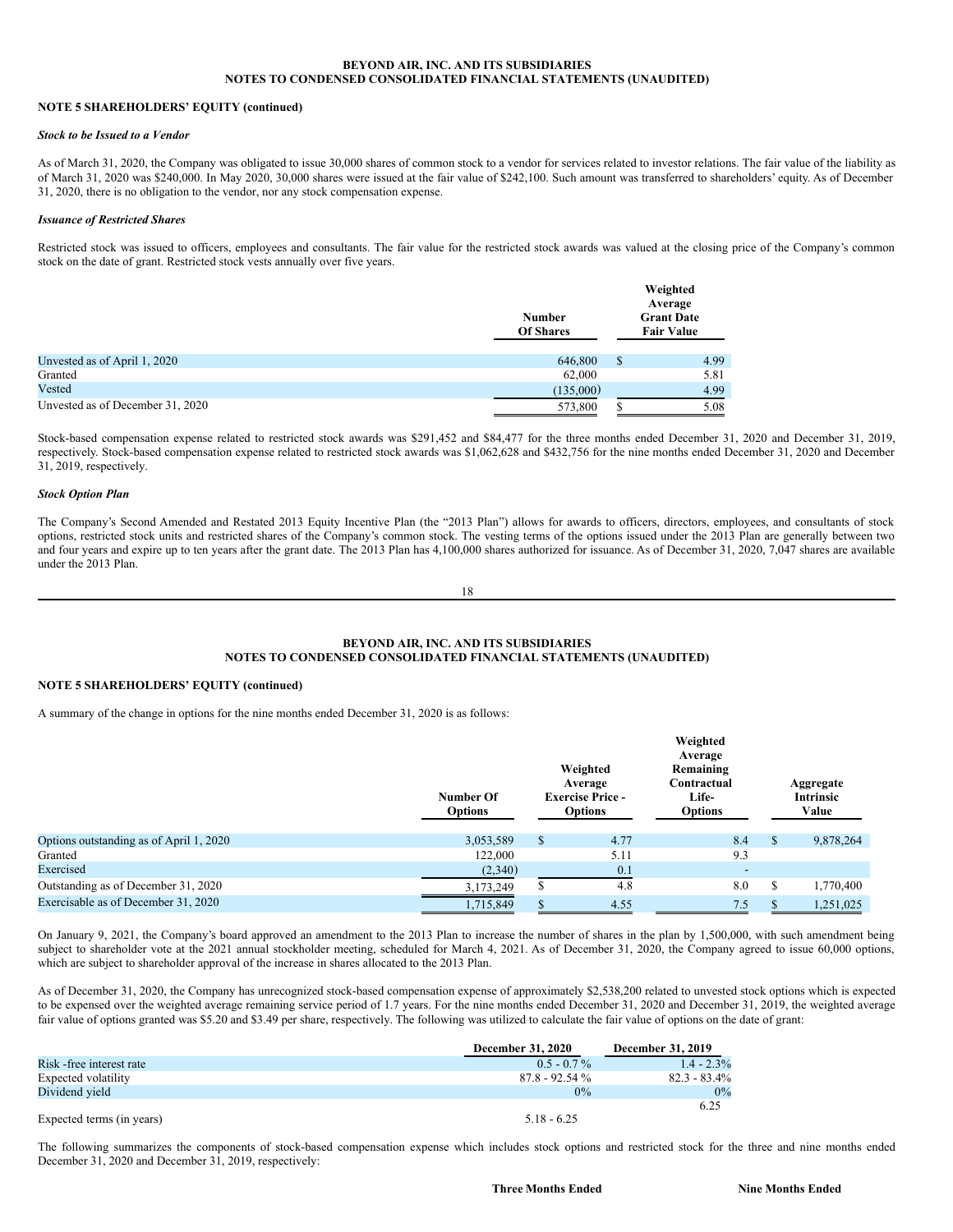|                                                        | December 31, |                    |  |                   | December 31, |                        |   |                      |  |
|--------------------------------------------------------|--------------|--------------------|--|-------------------|--------------|------------------------|---|----------------------|--|
|                                                        |              | 2020               |  | 2019              |              | 2020                   |   | 2019                 |  |
| Research and development<br>General and administrative | a.           | 376,424<br>684,339 |  | 97,765<br>616,809 | ъ            | 1,665,372<br>2,390,659 | S | 431,453<br>2,125,155 |  |
| Total stock-based compensation expense                 |              | 1,060,763          |  | 714,574           |              | 4,056,131              |   | 2,556,608            |  |
|                                                        |              | 19                 |  |                   |              |                        |   |                      |  |

# **BEYOND AIR, INC. AND ITS SUBSIDIARIES NOTES TO CONDENSED CONSOLIDATED FINANCIAL STATEMENTS (UNAUDITED)**

# **NOTE 5 SHAREHOLDERS' EQUITY (continued)**

#### *Warrants*

A modification of the exercise price to the January 2017 and March 2017 investor warrants from \$4.25 per share to \$3.66 per share was triggered by the 2019 Offering described above. As a result, the Company recognized the incremental value of \$522,478 as a deemed dividend using the Black-Scholes pricing model with the following assumptions:

| Expected term in years  | ے ۔     |
|-------------------------|---------|
| Volatility              | 87%     |
| Dividend yield          | $0.0\%$ |
| Risk-free interest rate | $1.7\%$ |

A summary of the Company's outstanding warrants as of December 31, 2020 are as follows:

| <b>Warrant Holders</b>                | Number Of<br>Warrants | <b>Exercise</b><br>Price |      | Date of<br><b>Expiration</b> |
|---------------------------------------|-----------------------|--------------------------|------|------------------------------|
| January 2017 offering - investors     | 2,977,232             | S                        | 3.66 | January 2022 (a)             |
| March 2017 offering - investors       | 68,330                | \$                       | 3.66 | March $2022(a)$              |
| March 2017 offering - placement agent | 7.541                 | <sup>\$</sup>            | 3.66 | March $2022(a)$              |
| February 2018 offering - investors    | 1,525,232             | S                        | 4.25 | February 2021                |
| Third-party license agreement         | 208,333               | \$                       | 4.80 | January 2024                 |
| March 2020 loan (see Note 11)         | 172,187               | \$                       | 7.26 | March 2025                   |
| Total                                 | 4.958.855             |                          |      |                              |

### (a) These warrants have down round protection.

For the three and nine months ended December 31, 2020, 52,667 and 206,537 warrants were exercised for \$223,835 and \$821,940, respectively. For the three and nine months ended December 31, 2020, 8,332 warrants were exercised on a cashless basis and 2,536 shares of common stock were issued. For the nine months ended December 31, 2019, no warrants were exercised.

## **NOTE 6 OTHER CURRENT ASSETS PREPAID EXPENSES**

A summary of current assets and prepaid expenses as of December 31, 2020 and March 31, 2020 is as follows:

|                            |   | December 31,<br>2020 |   | March 31,<br>2020 |
|----------------------------|---|----------------------|---|-------------------|
| Research and development   | Ф | 94,607               | S | 266,510           |
| Insurance                  |   | 110.742              |   | 471,182           |
| Professional               |   | 25,000               |   | 156,259           |
| Value added tax receivable |   | 46,568               |   | 124,127           |
| Other                      |   | 148,445              |   | 131.728           |
| Total                      |   | 425.362              |   | 1,149,806         |

# **NOTE 7 ACCRUED EXPENSES**

A summary of the accrued expenses as of December 31, 2020 and March 31, 2020 is as follows:

|                                |    |                   |   | March 31, |
|--------------------------------|----|-------------------|---|-----------|
|                                |    | December 31, 2020 |   | 2020      |
| Research and development       |    | 623,653           | S | 484,756   |
| Professional fees              |    | 406,062           |   | 476,638   |
| Employee salaries and benefits |    | 275,671           |   | 71,066    |
| Interest expense               |    | 9,218             |   |           |
| Other                          |    | 119,483           |   | 65,074    |
| Total                          |    | 1.434.087         |   | 1,097,534 |
|                                | 20 |                   |   |           |

# **BEYOND AIR, INC. AND ITS SUBSIDIARIES NOTES TO CONDENSED CONSOLIDATED FINANCIAL STATEMENTS (UNAUDITED)**

# **NOTE 8 LEASES**

On April 1, 2019, the Company early adopted Accounting Standards Update No. 2016-02, Leases (Topic 842), as amended ("ASU 2016-02"), which generally requires lessees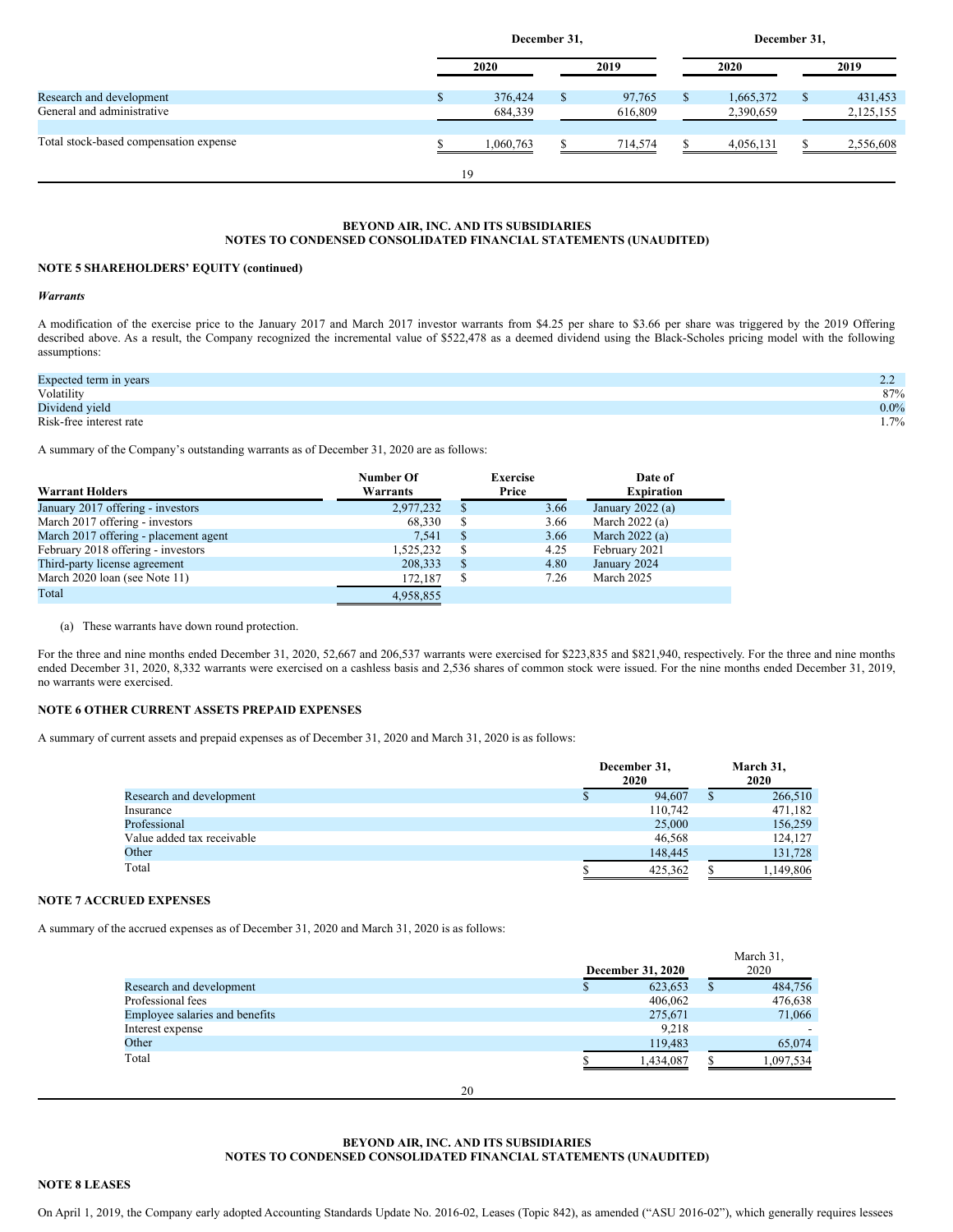to recognize operating and financing lease liabilities and corresponding right-of-use assets on the balance sheet and to provide enhanced disclosures surrounding the amount, timing and uncertainty of cash flows arising from leasing arrangements. In June 2020, the Company entered into a new lease and cancelled a lease, which resulted in the recognition of operating lease liabilities and right-of-use assets of approximately of \$236,700 and \$236,900, respectively. The cancellation of the lease resulted in a derecognition of operating lease liabilities and right-of-use assets of \$19,329 and \$17,486, respectively. As a result of the cancellation, the Company recorded a gain of \$1,843. The right-of use assets and operating lease liability as of December 31, 2020 and March 31, 2020 is as follows:

|                                      | December 31.<br>2020 |    | March 31,<br>2020 |
|--------------------------------------|----------------------|----|-------------------|
| Right-of-use assets                  | 357,871              |    | 195,727           |
| Operating lease liability short-term | 84.388               | -S | 69,342            |
| Operating lease liability long-term  | 279,594              |    | 131,581           |
| Total                                | 363,982              |    | 200.923           |

Operating lease liabilities and their corresponding right-of-use assets are recorded based on the present value of lease payments over the expected remaining lease term. Certain adjustments to the right-of-use asset may be required for items such as prepaid or accrued rent. The interest rate implicit in our leases is typically not readily determinable. As a result, the Company utilizes its incremental borrowing rate, which reflects the fixed rate at which the Company could borrow on a collateralized basis the amount of the lease payments in the same currency, for a similar term, in a similar economic environment. As of December 31, 2020, and March 31, 2020, the weighted average discount rate and remaining term on lease obligation was approximately 8.3%, 8.3%, 4.3 and 3.0 years, respectively. Operating lease expense is recognized on a straight-line basis over the lease term and is included in general and administrative and research development expenses.

# **NOTE 9 BASIC AND DILUTED NET INCOME (LOSS) PER COMMON SHARE**

The following potentially dilutive securities were not included in the calculation of diluted net income (loss) per share attributable to common shareholders because their effect would have been anti-dilutive for the periods presented:

|                          | <b>December 31, 2020</b> | December 31, 2019 |
|--------------------------|--------------------------|-------------------|
|                          |                          |                   |
| Common stock warrants    | 4,958,855                | 6,143,405         |
| Common stock options     | 3,173,249                | 2,287,049         |
| <b>Restricted shares</b> | 573,800                  | 654,000           |
|                          |                          |                   |
| Total                    | 8,705,904                | 9,084,454         |

# **NOTE 10 LICENSE AGREEMENT**

On January 23, 2019, the Company entered into an agreement for commercial rights (the "Circassia Agreement") with Circassia Limited and its affiliates (collectively, "Circassia") for PPHN and future related indications at concentrations of  $\leq 80$  ppm in the hospital setting in the United States and China. On December 18, 2019, the Company terminated the Circassia Agreement, see Note 13.

This contract consisted of five performance obligations with only the following two obligations required prior to the termination of the License Agreement:

21

# **BEYOND AIR, INC. AND ITS SUBSIDIARIES NOTES TO CONDENSED CONSOLIDATED FINANCIAL STATEMENTS (UNAUDITED)**

# **NOTE 10 LICENSE AGREEMENT (continued)**

- Performance Obligation 1: non-exclusive transfer of functional intellectual property rights to Circassia, which includes:
	- the consummation of the Circassia Agreement, which included significant pre-agreement negotiation and product specification, and
	- the successful completion of the pre-submission meeting with the FDA. At this meeting, the FDA reinforced its assessment of the LungFit™ PH as a medical device and the requirements for approval.
- Performance Obligation 2: ongoing support associated with the PMA submission and regulatory approval by the FDA. This also includes development activities including manufacturing readiness process ahead of such approval.

During the three months ended March 31, 2019, the Company met the first two milestones under the license agreement and received 17,572,815 ordinary shares valued at \$9,987,295. This consideration was allocated to the first two performance obligations; one being the transfer of the intellectual property to Circassia, which was recognized at a point in time and was valued at \$7,116,232 and the other being the ongoing support associated with the PMA submission and regulatory approval by the FDA, which was valued at \$2,871,063 and was recorded as deferred revenue.

The second performance obligation is being recognized over a period of time; from the commencement of the agreement to when management expects to submit the PMA. License revenue of \$349,607 and \$645,602 associated with this second performance obligation has been recognized for the three months ended December 31, 2020 and December 31, 2019, respectively. License revenue of \$727,562 and \$1,273,071 associated with this second performance obligation has been recognized for the nine months ended December 31, 2020 and December 31, 2019, respectively. As of December 31, 2020, and March 31, 2020, deferred revenue was \$145,628 and \$873,190, respectively.

# **NOTE 11 FACILITY AGREEMENT LOAN**

On March 17, 2020, the Company entered into the Facility Agreement with certain lenders for up to \$25,000,000 in five tranches of \$5,000,000 per tranche. Such tranches are at the option of the Company, provided however that the Company may only utilize tranches three through five following FDA approval of the LungFit™ PH product. The loan(s) are unsecured with interest at 10% per year which is to be paid quarterly. The loans may be prepaid with certain prepayment penalties. The effective interest rate for this loan is 13.3% per year. Each tranche shall be repaid in installments commencing June 15, 2023 with all amounts outstanding under any tranche due on March 17, 2025. The Company received proceeds from the first tranche in fiscal year 2020. A lender who is over a five percent shareholder loaned the Company \$3,160,000 of the first tranche and, as such, related party interest expense for the three and nine months ended December 31, 2020 approximated \$79,000 and \$158,000 (not including amortization of debt discount and deferred offering costs), respectively.

In connection with the first tranche, the Company issued, in March 2020, warrants to the lenders for the purchase of 172,826 shares of the Company's common stock at \$7.26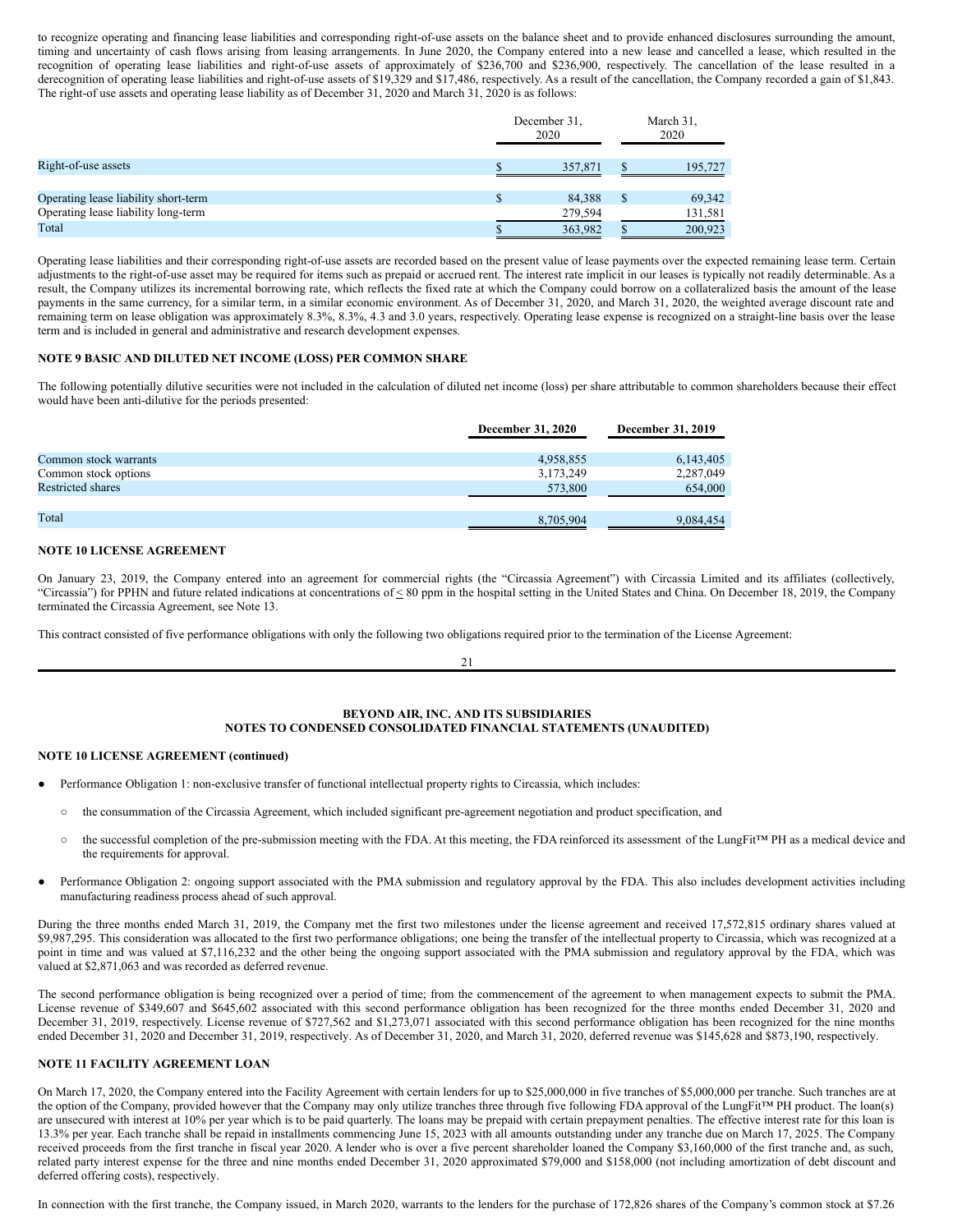per share. The warrants expire in five years. There are additional warrant issuances associated with each tranche. If the second tranche of \$5 million is utilized by the Company, the warrants that will be issued is up to twenty five percent of its commitment value divided by the five-day volume-weighted average price ("VWAP") prior to utilization date. For tranches three to five, if any of these tranches are utilized by the Company, the warrants that will be issued is up to ten percent of its commitment valuedivided by the fiveday VWAP. As a result, the Company allocated the fair market value at the date of grant of the warrants to shareholders' equity and reflected a debt discount valued at \$594,979 using the Black Scholes pricing model.

# **BEYOND AIR, INC. AND ITS SUBSIDIARIES NOTES TO CONDENSED CONSOLIDATED FINANCIAL STATEMENTS (UNAUDITED)**

# **NOTE 11 FACILITY AGREEMENT LOAN (continued)**

The Black-Scholes pricing model used the following assumptions:

| Expected term in years  | 5.0     |
|-------------------------|---------|
| Volatility              | 87.5%   |
| Dividend yield          | $0.0\%$ |
| Risk-free interest rate | 0.7%    |

A summary of the Facility Agreement loan balance as of December 31, 2020 and March 31, 2020 is as follows:

|                                            | December 31, 2020 |          | March 31, 2020    |  |
|--------------------------------------------|-------------------|----------|-------------------|--|
| Face value of loan                         | 5,000,000<br>S    | S        | 5,000,000         |  |
| Debt discount                              | (594, 979)        |          | (594, 979)        |  |
| Accretion of interest expense              | 105,415           |          | 5,107             |  |
| Debt offering costs                        |                   | (71,063) | (71,063)          |  |
| Facility agreement loan balance            | 4,439,373         |          | 4,339,065         |  |
| <b>Maturity of Facility Agreement Loan</b> |                   |          | December 31, 2020 |  |
| 2021                                       |                   | \$.      |                   |  |
| 2022                                       |                   |          |                   |  |
|                                            |                   |          |                   |  |
| 2023                                       |                   |          | 1,500,000         |  |
| 2024                                       |                   |          | 2,750,000         |  |

# **NOTE 12 LOAN PAYABLE**

As of December 31, 2020, and March 31, 2020, in connection with the Company's insurance policy, a loan was used to finance part of the premium. The loan was due in November 2020 with monthly payments of \$42,366 bearing interest at 4.3%. The outstanding balance as of December 31, 2020 and March 31, 2020 was \$0 and \$335,358, respectively.

Total 5,000,000 S

### **NOTE 13 COMMITMENTS AND CONTINGENCIES**

#### *License Agreements*

On October 22, 2013, the Company entered into a patent license agreement with CareFusion (the "CareFusion Agreement"), pursuant to which the Company agreed to pay to CareFusion a non-refundable upfront fee of \$150,000 that is credited against future royalties payments, and is obligated to pay 5% royalties of any licensed product net sales, but at least \$50,000 per annum during the term of the agreement. As of December 31, 2020, the Company did not pay any royalties since the Company did not have any revenues from the technology associated with the license under the CareFusion Agreement. The term of CareFusion Agreement extends through the life of applicable patents and may be terminated by either party with 60 days' prior written notice in the event of a breach of the agreement, and may be terminated unilaterally by CareFusion with 30 days' prior written notice in the event that we do not meet certain milestones.

# **BEYOND AIR, INC. AND ITS SUBSIDIARIES NOTES TO CONDENSED CONSOLIDATED FINANCIAL STATEMENTS (UNAUDITED)**

### **NOTE 13 COMMITMENTS AND CONTINGENCIES (continued)**

In August 2015, BA Ltd. entered into an Option Agreement (the "Option Agreement") with Pulmonox whereby BA Ltd. acquired the option to purchase certain intellectual property assets and rights (the "Option") on September 7, 2016 for \$25,000. On January 13, 2017, the Company exercised the Option and paid \$500,000 to Pulmonox. The Company becomes obligated to make certain one-time development and sales milestone payments to Pulmonox, commencing with the date on which the Company receive regulatory approval for the commercial sale of the first product candidate qualifying under the Option Agreement. These milestone payments are capped at a total of \$87 million across three separate and distinct indications that fall under the agreement, with the majority of them, approximately \$83 million, being sales related based on cumulative sales milestones for each of the three products.

On January 31, 2018 the Company entered into an agreement (the "NitriGen Agreement") with NitricGen, Inc. ("NitricGen") to acquire a global, exclusive, transferable license and associated assets including intellectual property, know-how, trade secrets and confidential information from NitricGen related to the LungFit™. The Company acquired the licensing right to use the technology and agreed to pay NitricGen a total of \$2,000,000 in future payments based upon achieving certain milestones, as defined in the NitriGen Agreement, and royalties on sales of the LungFit™. The Company paid NitricGen \$100,000 upon the execution of the NitriGen Agreement, \$100,000 upon achieving the next milestone and issued 100,000 options to purchase the Company's common stock valued at \$295,000 upon executing the NitriGen Agreement. The remaining future milestone payments are \$1,800,000 of which \$1,500,000 is due after six months after the first approval of the LungFit™ by the FDA or the European Medicine Evaluation Agency.

### *Employment Agreements*

Certain agreements between the Company and its officers contain a change of control provision for payment of severance arrangements.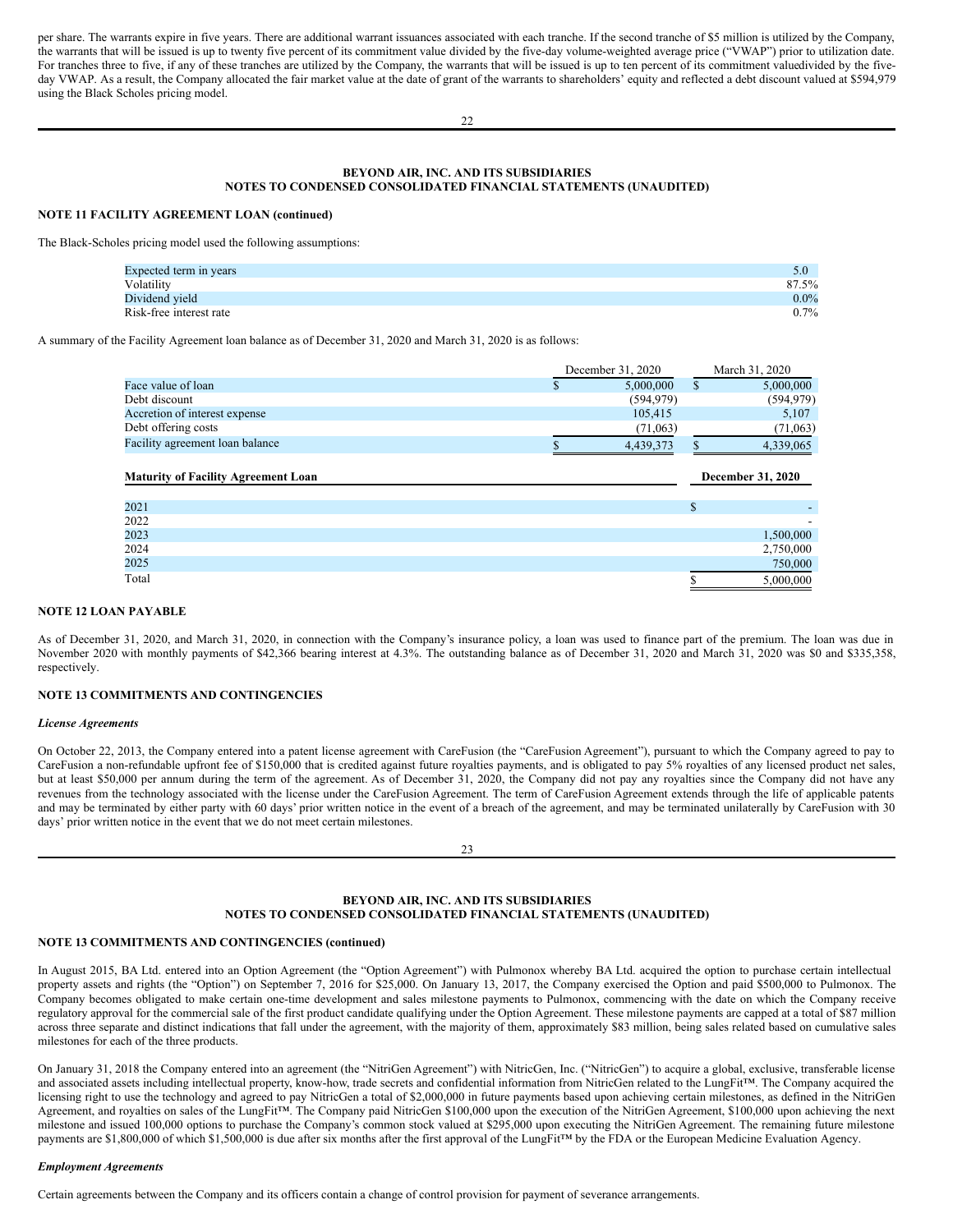### *Supply Agreement and Purchase Order*

In August 2020, the Company entered into a supply agreement expiring on December 31, 2024. The agreement will renew automatically for successive three-year periods unless and until the Company provides twelve months' notice of intent not to renew. In July 2020, the Company placed a non-cancellable purchase order and the outstanding amount as of December 31, 2020 is approximately \$1,054,000 with this supplier.

## *Operating Leases*

The Company cancelled a lease in May 2020 for its location in Madison, Wisconsin. In June 2020, the Company entered into a lease for office space and research facility in Madison, Wisconsin. The lease agreement expires in May 2026.

In May 2018, the Company entered into an operating lease for its corporate office in Garden City, New York. In August 2020, the Company entered into an operating lease (the "2020 Operating Lease") to move its corporate office to another location in Garden City, New York. It is expected that Beyond Air will move into this space in April 2021.

24

# **BEYOND AIR, INC. AND ITS SUBSIDIARIES NOTES TO CONDENSED CONSOLIDATED FINANCIAL STATEMENTS (UNAUDITED)**

# **NOTE 13 COMMITMENTS AND CONTINGENCIES (continued)**

The Company has other operating lease agreements with commitments of less than one year or that are not significant. The Company elected the practical expedient option and as such these lease payments are expensed as incurred. Included in the maturity of lease liabilities below is the aforementioned 2020 Operating Lease in the amount of \$2,035,601, which upon commencement, the Company will record the operating lease liabilities and corresponding right-of-use assets on the balance sheet pursuant to ASU 2016-02.

Other Information For The Nine Months Ended December 31, 2020

| Cash paid for amounts included in the measurement of lease liabilities:       |    |                         |
|-------------------------------------------------------------------------------|----|-------------------------|
| Cash paid                                                                     | J. | 73,743                  |
| Right-of-use assets obtained in exchange for new operating lease liabilities: |    |                         |
| Weighted-average remaining lease term — operating leases                      |    | 4.3 years               |
| Weighted-average discount rate — operating leases                             |    | 8.3%                    |
|                                                                               |    |                         |
| <b>Maturity of Lease Liabilities</b>                                          |    | <b>Operating Leases</b> |
| Payments remaining for the year ended March 31,:                              |    |                         |
| 2021 (excluding the nine months ended December 31, 2020)                      | \$ | 27,359                  |
| 2022                                                                          |    | 207,296                 |
| 2023                                                                          |    | 283,330                 |
| 2024                                                                          |    | 240,981                 |
| 2025                                                                          |    | 230,940                 |
| Thereafter                                                                    |    | 1,349,266               |
| Total lease payments                                                          |    | 2,339,172               |
| Less: interest                                                                |    | (68, 276)               |
| Present value of lease liabilities                                            |    | 2.270.896               |

# *Contingencies*

On March 16, 2018, Empery Asset Master, Ltd., Empery Tax Efficient, LP and Empery Tax Efficient II, LP, (collectively, "Empery"), filed a complaint in the Supreme Court of the State of New York (the "Court"), relating to the notice of adjustment of both the exercise price of and the number of warrant shares issuable under warrants issued to Empery in January 2017 (the "Empery Suit"). The Empery Suit alleges that, as a result of certain circumstances in connection with our February 2018 offering, the 166,672 warrants issued to Empery in January 2017 provide for adjustments to both the exercise price of the warrants and the number of warrant shares issuable upon such exercise. Empery seeks monetary damages and declaratory relief under theories of breach of contract or contract reformation predicated on mutual mistake.

While the Company believes that it has complied with the applicable protective features of the 2017 Warrants and properly adjusted the exercise price, if Empery were to prevail on all claims, the new adjusted total number of warrant shares could be as follows: 319,967 warrant shares for Empery Asset Master, Ltd., 159,869 warrant shares for Empery Tax Efficient, LP and 252,672 warrant shares for Empery Tax Efficient II, LP, and the exercise price could be reduced from \$3.66 to \$1.57 per share. On March 9, 2020, the Company filed a motion for summary judgment, which was denied by order of the Court entered on August 20, 2020, except for the second claim for relief for declaratory judgment which was dismissed as moot. On October 1, 2020, the Company filed a Notice of Appeal and a motion seeking leave to reargue, and upon reargument, requesting that the Court grant summary judgment dismissing claims for breach of section 3(b) and reformation. The Court denied reargument on January 15, 2021. Appeal of the order denying the motion for summary judgment is pending. Trial is presently scheduled for April 19, 2021. The Company has several meritorious defenses against the claims and intends to vigorously defend itself. However, the ultimate resolution of the matter, if unfavorable, could result in a material loss.

On December 18, 2019, the Company terminated the Circassia Agreement pursuant to which the Company had granted Circassia an exclusive royalty-bearing license to distribute, market and sell the Company's NO generator and delivery system in the United States and China. As previously described in Note 9, Circassia had agreed to pay the Company certain milestone and royalty payments for the marketing rights of the Company's PPHN indication, if approved and future related indications at concentrations of < 80 ppm in the hospital setting in the United States and China. The Company terminated the Circassia Agreement pursuant to section 13.3(b) thereof, which provides for termination by either party upon the other party's material breach or default. In connection with the termination of the Circassia Agreement, we may be subject to a variety of claims. Adverse outcomes in some or all of these claims, if filed, may adversely affect our ability to conduct business and our financial condition and results of operations.

### **NOTE 14 SUBSEQUENT EVENTS**

In January 2021, the Company received approximately \$9.7 million net proceeds from the sale of shares through its ATM facility, and the LPC new agreement and through the exercise of warrants.

 $25$ 

### <span id="page-13-0"></span>**ITEM 2. Management's Discussion and Analysis of Financial Condition and Results of Operations.**

References in this Quarterly Report on Form 10-Q to the "Company," "we," "our," or "us" mean Beyond Air, Inc. and its subsidiaries except where the context otherwise requires.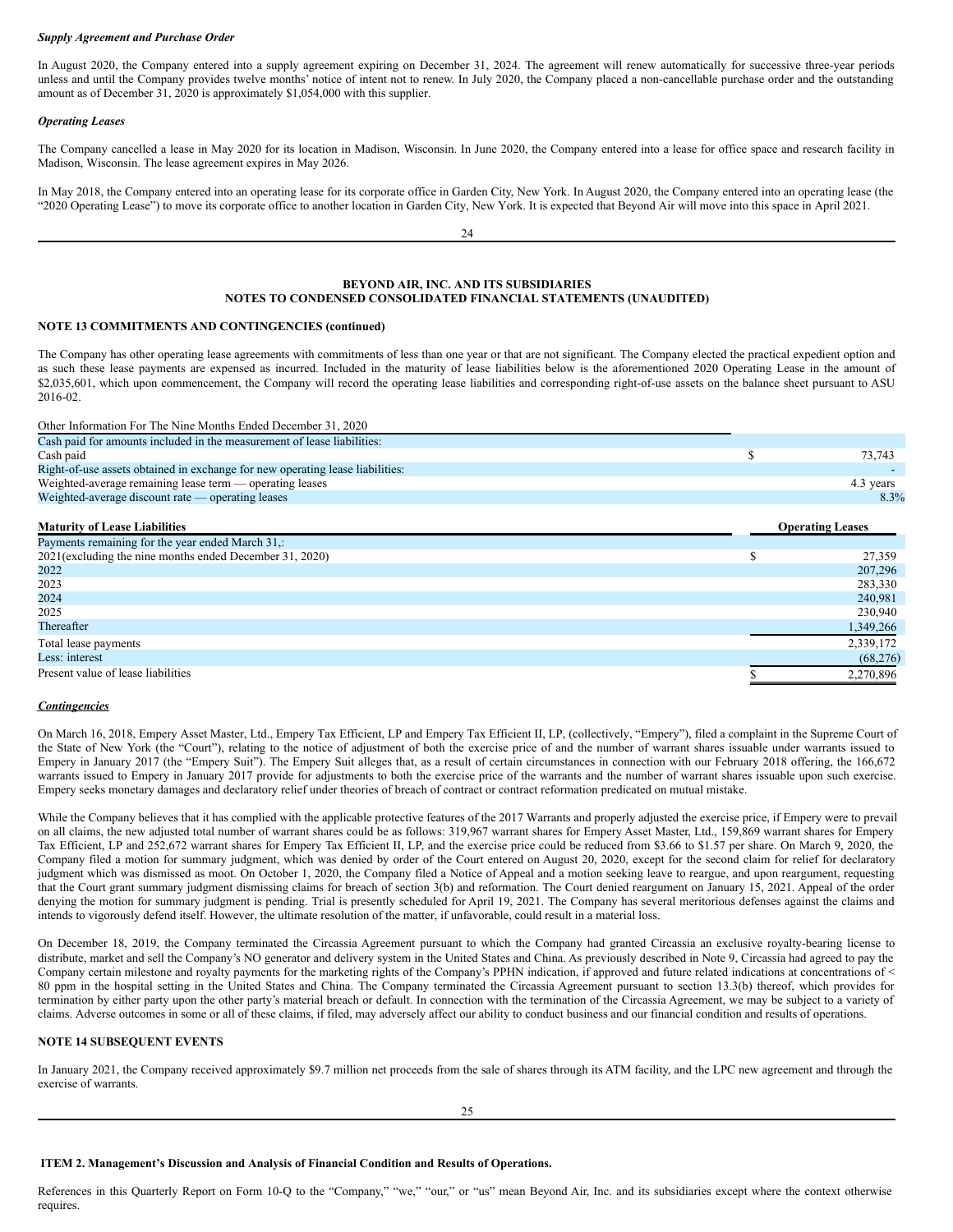### **Note Regarding Forward-Looking Statements**

This Quarterly Report on Form 10-Q contains "forward-looking statements." We intend such forward-looking statements to be covered by the safe harbor provisions for forward-looking statements contained in Section 27A of the Securities Act of 1933 and Section 21E of the Securities Exchange Act of 1934. All statements other than statements of historical facts contained in this Quarterly Report on Form 10-Q, including statements regarding our future results of operations and financial position, business strategy, prospective product candidates and products, product approvals, timing of our clinical development activities, research and development costs, timing and likelihood of success, and the plans and objectives of management for future operations and future results of anticipated products are forward-looking statements. These statements involve known and unknown risks, uncertainties and other important factors that may cause our actual results, performance or achievements to be materially different from any future *results, performance or achievements expressed or implied by the forward-looking statements.*

In some cases, you can identify *forward-looking statements* by terms such as "may," "will," "should," "expect," "plan," "anticipate," "expect," "could," "intend," "target," "project," "contemplate," "believe," "estimate," "predict," "potential", or "continue" or the negative of these terms or other similar conditional expressions. The *forward*looking statements in this Quarterly Report are only predictions. We have based these forward-looking statements largely on our current expectations and projections about future events and financial trends that we believe may affect our business, financial condition and results of operations. These forward-looking statements speak only as of the date of this Quarterly Report on Form 10-Q and are subject to a number of important factors that could cause actual results to differ materially from those in the forward*looking statements*, including the factors described under the sections in this Quarterly Report on Form 10-Q titled "Risk Factors" and "Management's Discussion and Analysis of Financial Condition and Results of Operations", Item 1A "Risk Factors" contained in our most recently filed Annual Report on Form 10-K, as well as the following:

- our status as a development-stage company and our expectation to incur losses in the future;
- our future capital needs and our need to raise additional funds;
- our ability to obtain FDA approval of the PMA for the LungFit™ system;
- our ability to build a pipeline of product candidates and develop and commercialize products;
- our ability to enroll patients in clinical trials, timely and successfully complete those trials and receive necessary regulatory approvals;
- our ability to maintain our existing or future collaborations or licenses;
- our ability to protect and enforce our intellectual property rights;
- federal, state, and foreign regulatory requirements, including the FDA regulation of our product candidates;
- our ability to obtain and retain key executives and attract and retain qualified personnel;
- our ability to successfully manage our growth; and
- our ability to address business disruption and related risks resulting from the recent pandemic of COVID-19, which could have a material adverse effect on our business plan.

Moreover, we operate in an evolving environment. New risk factors and uncertainties may emerge from time to time, and it is not possible for management to predict all risk factors and uncertainties.

You should read this Quarterly Report and the documents that we reference in this Quarterly Report completely and with the understanding that our actual future results may be materially different from what we expect. We qualify all of our forward-looking statements by these cautionary statements. Except as required by applicable law, we do not plan to publicly update or revise any forward-looking statements contained herein, whether as a result of any new information, future events, changed circumstances or otherwise.

Beyond Air, Inc. the Beyond Air logo, and other trademarks or service marks of Beyond Air, Inc. appearing in this Quarter Report are the property of Beyond Air, Inc. This Quarterly Report also includes trademarks, tradenames and service marks that are the property of other organizations. Solely for convenience, trademarks and tradenames referred to in this Quarterly Report appear without the ® and ™ symbols, but those references are not intended to indicate, in any way, that we will not assert, to the fullest extent under applicable law, our rights, or that the applicable owner will not assert its rights, to these trademarks and tradenames.

# **Management's Discussion and Analysis of Financial Condition and Results of Operations**

### **Introduction**

We are a clinical-stage medical device and biopharmaceutical company developing a nitric oxide ("NO") generator and delivery system (the "LungFit™ system") that is capable of generating NO from ambient air. The LungFit™ platform can generate NO up to 400 parts per million ("ppm") for delivery to a patient's lungs directly or via a ventilator. LungFit™ can deliver NO either continuously or for a fixed amount of time at various flow rates and has the ability to either titrate dose on demand or maintain a constant dose. We believe that LungFit™ can be used to treat patients on ventilators that require NO, as well as patients with chronic or acute severe lung infections via delivery through a breathing mask or similar apparatus. Furthermore, we believe that there is a high unmet medical need for patients suffering from certain severe lung infections that the LungFit<sup>™</sup> platform can potentially address. Our current areas of focus with LungFit™ are persistent pulmonary hypertension of the newborn ("PPHN"), severe acute respiratory syndrome coronavirus 2 ("SARS CoV-2"), acute viral pneumonia ("AVP"), bronchiolitis ("BRO") and nontuberculous mycobacteria ("NTM") lung infection Our current product candidates will be subject to premarket reviews and approvals by the U.S. Food and Drug Administration, (the "FDA"), as well as similar regulatory agencies in other countries or regions. If approved, our system will be marketed as a medical device in the United States.

An additional focus of ours is solid tumors. For this indication the LungFit™ platform is not utilized due to the ultra-high concentrations of gaseous nitric oxide ("gNO") used. We have developed a delivery system that can safely deliver gNO concentrations in excess of 10,000 ppm directly to a solid tumor. This program is in pre-clinical development and will require approval from the FDA or similar agencies in other countries to enter human studies.

With respect to PPHN, our novel LungFit™ PH is designed to deliver a dosage of NO to the lungs that is consistent with current guidelines for delivery of 20 ppm NO with a range of 0.5 ppm − 80 ppm (low-concentration NO) for ventilated patients. We believe LungFit™ PH's ability to generate NO from ambient air provides Beyond Air many competitive advantages over the current approved NO delivery systems in the U.S., European Union, Japan and other markets. For example, LungFit™ PH does not require the use of a high-pressure cylinder, does not require cumbersome purging procedures and places less burden on hospital staff in carrying out safety procedures.

On November 10, 2020 we submitted a premarket approval ("PMA") application to the FDA for the use of LungFit PH in PPHN. There is a standard 180 day review process, and we anticipate an FDA response by mid-May 2021, though the FDA may have delays due to the ongoing COVID-19 pandemic. We also expect to make certain regulatory filings outside of the U.S. this year. According to the 2019 year-end report from Mallinckrodt Pharmaceuticals, aggregate sales of low concentration NO in the U.S. were in excess of \$500 million in 2019. Sales outside of the U.S., where there are multiple market participants, sales were considerably lower than in the U.S. We believe the U.S. sales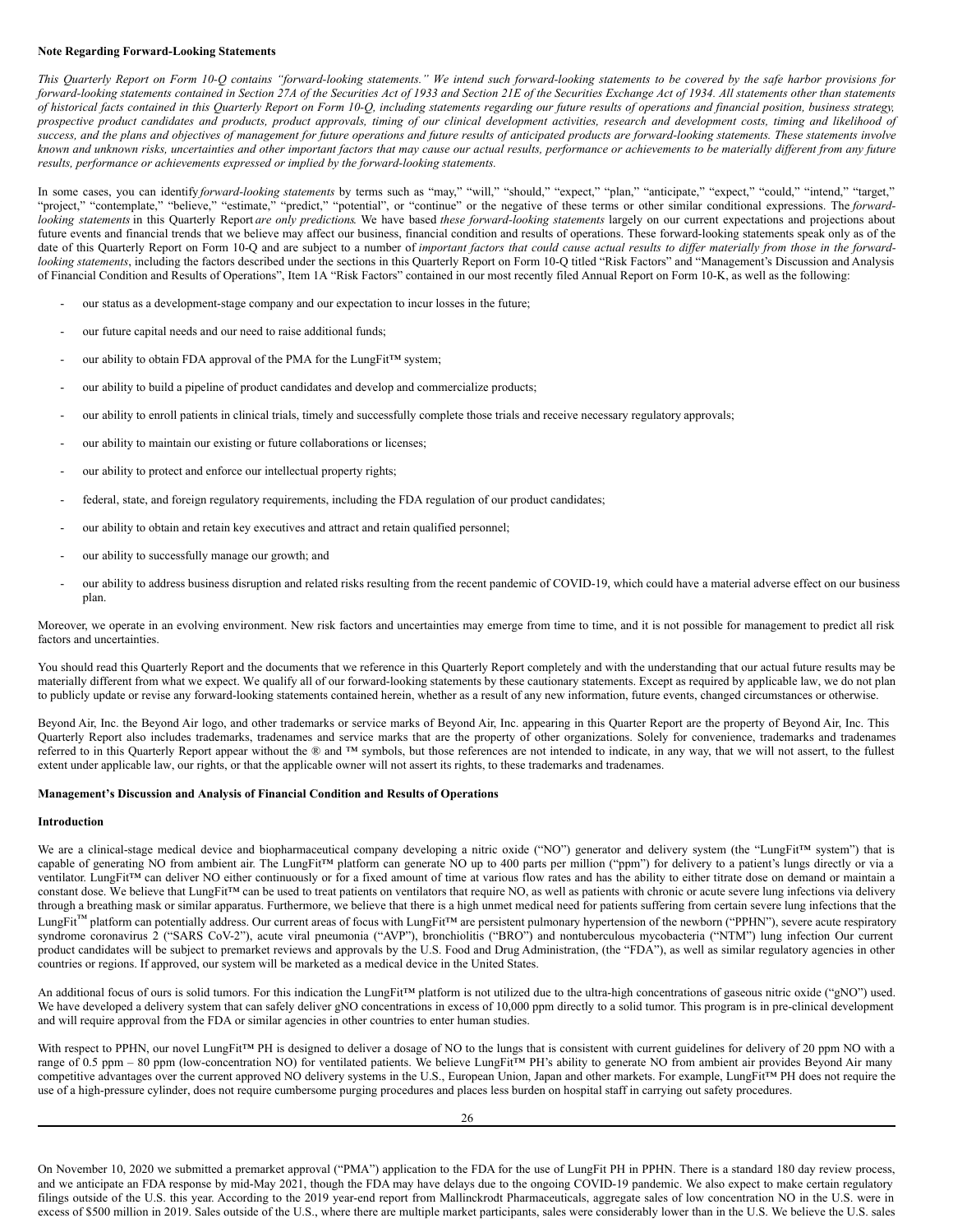potential of the LungFit™ PH in PPHN to be greater than \$300 million and worldwide sales potential to be greater than \$600 million. If regulatory approval is obtained, we anticipate a product launch in both the U.S. and Israel in 2021 and will continue to launch globally throughout 2021 and beyond.

Our novel LungFit™ platform can deliver a high concentration of NO to the lungs, which we believe has the potential to eliminate microbial infections including bacteria, fungi, and viruses, among others. We believe current FDA-approved NO vasodilation treatments would have limited success in treating microbial infections given the low concentrations of NO being delivered. Given that NO is produced naturally by the body as an innate immunity mechanism at a concentration of 200 ppm, supplemental high dose NO should aid in the body's fight against infection. Based on our clinical studies, we believe that 150 ppm is the minimum therapeutic dose to achieve the desired pulmonary antimicrobial effect of NO. To date, neither the FDA nor equivalent regulatory agencies in other countries or regions have approved any NO formulation and/or delivery system for 150 ppm NO or higher.

SARS CoV-2 has caused a global pandemic with widespread impact across many countries. We initiated a pilot study in late 2020 using our novel LungFi™ PRO system at 150 ppm to treat patients with acute viral pneumonia, including SARS-CoV-2. The ongoing trial is a multi-center, open-label, randomized clinical trial in Israel with planned enrollment up to 90 adult patients, with an emphasis on patients infected with SARS-CoV-2. Patients are randomized in a 1:1 ratio to receive inhalations of 150 ppm NO given intermittently for 40 minutes four times per day for up to seven days in addition to standard supportive treatment (NO+SST); or standard supportive treatment alone (SST). Endpoints related to safety, oxygen saturation, fever and ICU admission, among others, will be assessed. We expect interim data in Spring 2021. There approximately 350,000 annual viral pneumonia hospitalizations in the US, and 16 million annual viral pneumonia hospitalizations globally. For the broader acute viral pneumonia indication, we believe U.S. sales potential to be greater than \$1.5 billion and worldwide sales potential to be greater than \$3 billion.

With respect to NTM, in December 2020 we began a 12-week, multi-center, open-label clinical trial in Australia and we plan to enroll approximately 20 adult patients with chronic refractory NTM lung disease. The trial is enrolling both cystic fibrosis ("CF") and non-CF patients infected with Mycobacterium avium complex ("MAC") or Mycobacterium abscessus complex (MABSC). The study consists of a run-in period followed by two treatment phases. The run-in period provides a baseline for the efficacy endpoints, such as patient physical function and bacterial load. The first treatment phase takes place over a two week period and begins in the hospital setting where patients will be titrated from 150 ppm NO up to 250 ppm NO over several days. During this phase patients receive NO for 40 minutes, four times per day while methemoglobin and nitrogen dioxide (NO2) levels are monitored. Patients are then trained to use LungFit™ GO and subsequently discharged to complete the remaining portion of the two week treatment period at their home at the highest tolerated NO concentration. For the second treatment phase, a 10-week maintenance phase, the administration is twice daily. The study is evaluating safety, quality of life, physical function, and bacterial load among other parameters, as compared to baseline measurements.

We anticipate reporting interim data in mid-2021, and release top-line results for the full data set approximately six months later. If the trial is successful, we would anticipate commencing a pivotal study towards the end of 2022. For this indication, we believe U.S. sales potential to be greater than \$1 billion and worldwide sales potential to be greater than \$2.5 billion.

| I |  |
|---|--|

NTM lung infection is a rare and serious pulmonary disease associated with increased morbidity and mortality. Patients with NTM lung disease may experience a multitude of symptoms such as fever, weight loss, cough, lack of appetite, night sweats, blood in the sputum and fatigue. Patients with NTM lung disease, specifically *abscessus* (represents 20-25% of all NTM) and other forms of NTM that are refractory to antibiotic therapy*,* frequently require lengthy and repeated hospital stays to manage their condition. There are no treatments specifically indicated for the treatment of NTM *abscessus* lung disease in North America, Europe or Japan. There are approximately 50,000 patients diagnosed with NTM in the U.S. In Asia, the number of patients suffering from NTM surpasses what is seen in the U.S. There is one inhaled antibiotic approved in the U.S. for the treatment of refractory NTM MAC. Current guideline-based approaches to treat NTM lung disease involve multi-drug regimens of antibiotics that may cause severe, long lasting side effects, and treatment can be as long as 18 months or more. Median survival for NTM MAC patients is approximately 13 years while median survival for patients with other variations of NTM is typically 4.6 years<sup>4</sup>. The prevalence of human disease attributable to NTM has increased over the past two decades. In a study conducted between 2007 and 2016, researchers found that the prevalence of NTM in the U.S. is increasing at approximately 7.5% per year. NTM *abscessus* treatment costs are estimated to be more than double that of NTM MAC. In total, a 2015 publication from co-authors from several U.S. government departments stated annual cases in 2014 cost the U.S. healthcare system approximately \$1.7 billion.

Our bronchiolitis program is currently on hold due to the COVID-19 pandemic. The pivotal study for bronchiolitis was originally set to be performed in the winter of 2020/21 but was delayed due to the pandemic. We have completed three successful pilot studies in infants for bronchiolitis. Data from the most recent study was presented at the 2020 annual meeting of The American College of Chest Physicians (CHEST). The trial was a double blind, controlled trial in infants hospitalized due to bronchiolitis with three arms and 89 subjects randomized 1:1:1 to standard supportive therapy (SST), SST plus 85 ppm NO and SST plus 150 ppm NO. There were no serious adverse events (SAE's) related to NO therapy. The 150 ppm arm was statistically significant when compared to both the control arm and the 85 ppm arm on the primary endpoint of fit for discharge from the hospital and the key secondary endpoint of hospital length of stay, and statistically significant from the control arm for time to achieving oxygen saturation on room air of  $\geq$ 92%. The 85 ppm was no different from control on all endpoints. We believe the U.S. sales potential to be greater than \$500 million and worldwide sales potential to be greater than \$1.2 billion.

Bronchiolitis is the leading cause of hospital admission in children less than 1 year of age. The incidence is estimated to be 150 million new cases a year worldwide, with 2-3% (over 3 million) of them severe enough to require hospitalization. Worldwide, 95% of all cases occur in developing countries. In the U.S., there are more than 120,000 annual bronchiolitis hospitalizations and approximately 3.2 million annual child hospitalizations globally. Currently, there is no approved treatment for bronchiolitis. The treatment for acute viral lung infections that cause bronchiolitis in infants is largely supportive care and is based primarily on prolonged hospitalization during which the infant receives a constant flow of oxygen to treat hypoxemia, a reduced concentration of oxygen in the blood. In addition, systemic steroids and inhalation with bronchodilators are sometimes utilized until recovery, but we believe these treatments do not successfully reduce hospital length of stay.

Our program in chronic obstructive pulmonary disease (COPD) is in the pre-clinical stage and will remain there, subject to our obtaining additional financing.

For our solid tumor program, we have released pre-clinical data at several medical/scientific conferences showing the promise of delivering NO at concentrations of 20,000 ppm – 200,000 ppm directly to tumors. Results showed that local tumor ablation with NO conveyed anti-tumor immunity to the host. In our most recent release of data, 8 of 11 mice treated with 25,000 ppm NO were resistant to a subsequent tumor challenge and 11 of 11 mice treated with 50,000 ppm NO were resistant. Pre-clinical work will continue throughout most of 2021 with a goal of initiating a first-in-human trial before the end of 2021.

The development of our product candidates could be further disrupted and adversely affected by the ongoing COVID-19 pandemic. We have addressed the impact COVID-19 may have on our business plans and our ability to conduct the preclinical studies and clinical trials as well as on our reliance on third-party manufacturing and our supply chain. However, there can be no assurance that this analysis will enable us to avoid part or all of any impact from the spread of COVID-19 or its consequences. The extent to which the COVID-19 pandemic and global efforts to contain its spread will impact our operations will depend on future developments, which are still uncertain and cannot be predicted at this time. As a consequence of the global pandemic, we experienced significant delays in the supply chain for LungFit™ due to the redundancy in parts and suppliers with ventilator manufacturing.

### **Critical Accounting Policies**

A critical accounting policy is one that is both important to the portrayal of a company's financial condition and results of operations and requires management's most difficult, subjective or complex judgments, often as a result of the need to make estimates about the effect of matters that are inherently uncertain.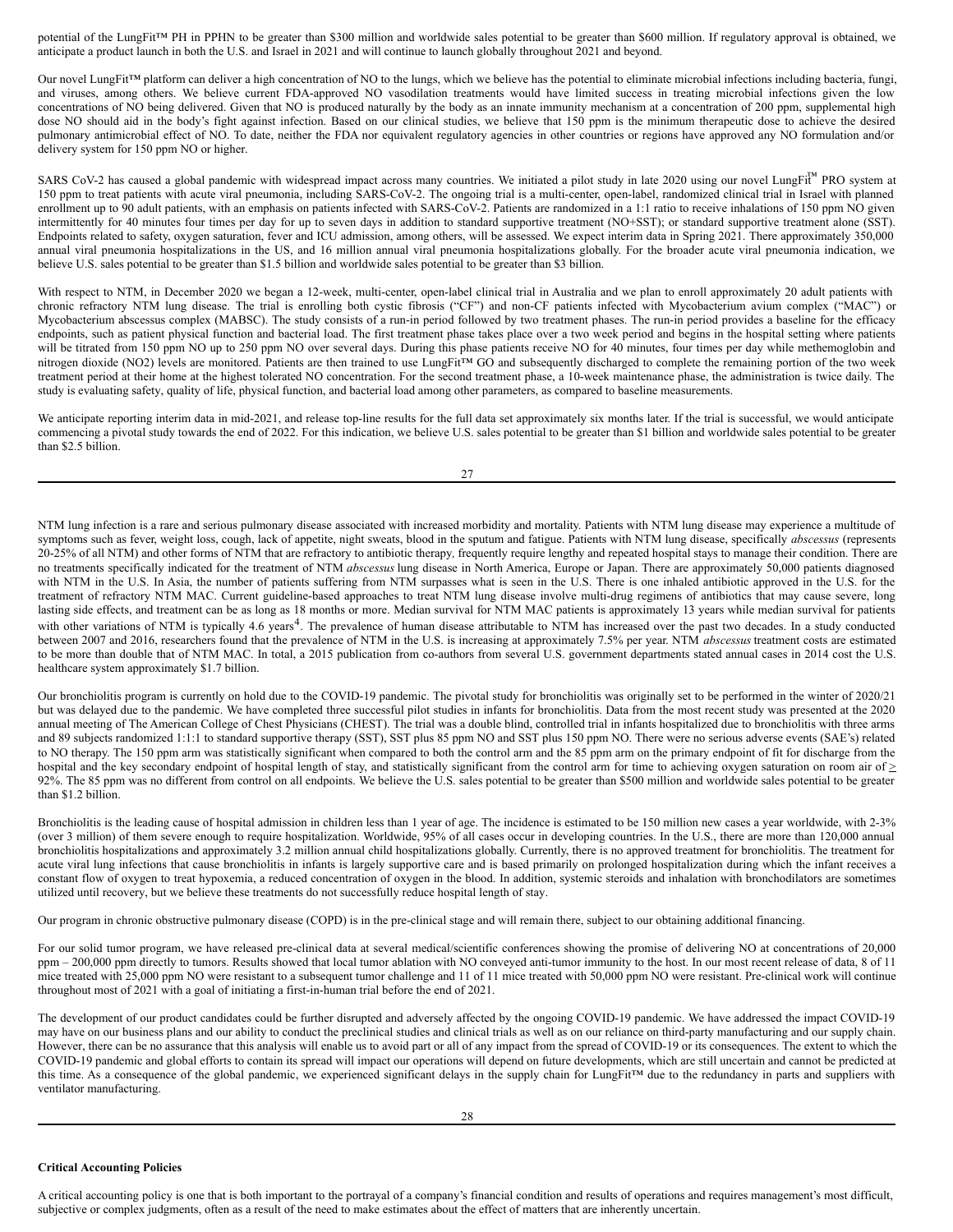Our unaudited consolidated financial statements are presented in accordance with U.S. GAAP, and all applicable U.S. GAAP accounting standards effective as of December 31, 2020 have been taken into consideration in preparing the unaudited consolidated financial statements. The preparation of unaudited consolidated financial statements requires estimates and assumptions that affect the reported amounts of assets, liabilities, expenses and related disclosures. Some of those estimates are subjective and complex, and, consequently, actual results could differ from those estimates. The following accounting policies and estimates have been highlighted as significant because changes to certain judgments and assumptions inherent in these policies could affect our consolidated financial statements:

- Use of Estimates,
- Revenue Recognition,
- Research and development expenses,
- Stock-based compensation expenses, and
- **Income Taxes**

# **Off-Balance Sheet Arrangements**

In August 2020, we entered into an operating lease to move our corporate office to another location in Garden City, New York. The lease term is for 10.5 years with lease payments aggregating approximately \$2,036,000. It is expected that we will move into this space in April 2021, at which time we will record the operating lease liabilities and corresponding right-of-use assets on the balance sheet pursuant to ASU 2016-02.

29

# **Results of Operations**

Below are the results of operations for the three months ended December 31, 2020 and December 31 2019:

|                                                                                                             | <b>For the Three Months Ended</b><br>December 31, |                        |               |                        |
|-------------------------------------------------------------------------------------------------------------|---------------------------------------------------|------------------------|---------------|------------------------|
|                                                                                                             |                                                   | 2020                   |               | 2019                   |
| License revenues                                                                                            |                                                   | 148,794                | \$            | 314,379                |
| Operating expenses:                                                                                         |                                                   |                        |               |                        |
| Research and development                                                                                    |                                                   | 3,294,102              |               | 2,580,622              |
| General and administrative<br>Operating expenses                                                            |                                                   | 2,471,065<br>5,765,167 |               | 2,471,714<br>5,052,336 |
| <b>Operating loss</b>                                                                                       |                                                   | (5,616,373)            |               | (4,737,957)            |
| Other income (loss)                                                                                         |                                                   |                        |               |                        |
| Realized and unrealized gain from marketable securities                                                     |                                                   |                        |               | 314,889                |
| Dividend and interest income                                                                                |                                                   | 378                    |               | 25,692                 |
| Interest expense                                                                                            |                                                   | (157,960)              |               |                        |
| Foreign exchange gain (loss)                                                                                |                                                   | 6,147                  |               | 1,765                  |
| Other loss                                                                                                  |                                                   | (1, 843)               |               |                        |
| Total other (loss) income                                                                                   |                                                   | (153, 278)             |               | 342,346                |
| Net loss                                                                                                    |                                                   | (5,769,651)            |               | (4,395,611)            |
| Deemed dividend from warrant modification                                                                   |                                                   |                        |               | (522, 478)             |
| Net loss attributed to common shareholders                                                                  |                                                   | (5,769,651)            | \$            | (4,919,089)            |
| Net basic and diluted loss per share                                                                        | S                                                 | (0.33)                 | <sup>\$</sup> | (0.43)                 |
|                                                                                                             |                                                   |                        |               |                        |
| Weighted average number of shares of common stock used in computing basic and diluted net loss per<br>share |                                                   | 17,609,328             |               | 11,398,413             |
|                                                                                                             |                                                   |                        |               |                        |

# *Comparison of Three Months Ended December 31, 2020 with the Three Months Ended December 31, 2019*

#### **License revenue**

License revenue for the three months ended December 31, 2020 was \$148,749 as compared to \$314,379 for the three months ended December 31, 2019. The primary decrease of \$165,360 was due to the increase in time to amortize the revenue. On January 23, 2019, we entered into an agreement for commercial rights (the "Circassia Agreement") with Circassia Limited and its affiliates (collectively, "Circassia") for PPHN and future related indications at concentrations of < 80 ppm in the hospital setting in the United States. We are recognizing revenue based upon the second performance obligation, which is for the ongoing support associated with the PMA submission and regulatory approval by the FDA, valued at \$2,871,063. Such amount was recorded as deferred revenue to be recognized over a period of time from the commencement of the agreement to when management expects to submit the PMA. As of December 31, 2020, and March 31, 2020, deferred revenue was \$145,628 and \$873,190, respectively. On December 18, 2019, we terminated the Circassia Agreement pursuant to which we had granted Circassia an exclusive royalty-bearing license to distribute, market and sell our NO generator and delivery system in the United States and China.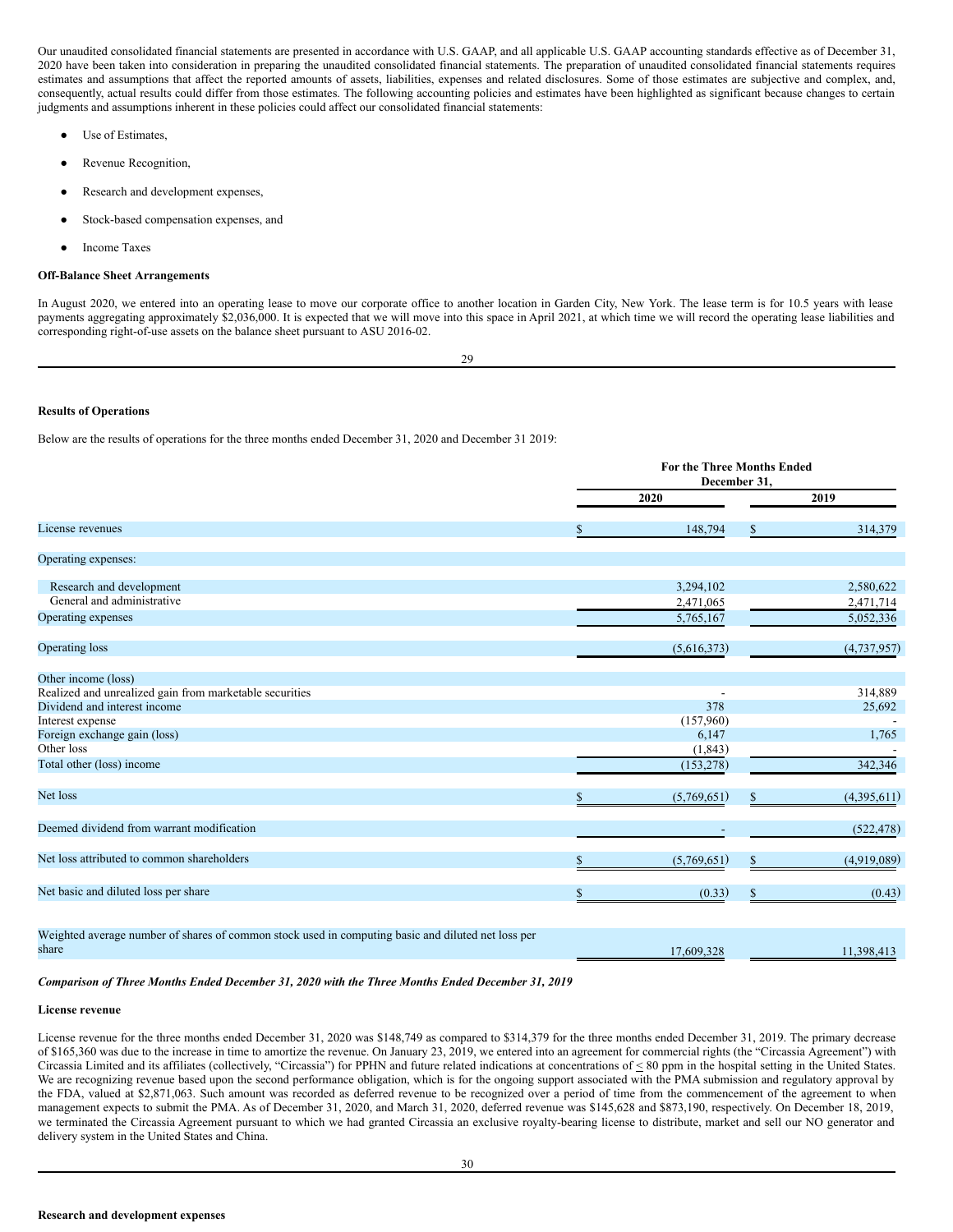Research and development expenses for the three months ended December 31, 2020 was \$3,294,102 as compared to \$2,580,622 for the three months ended December 31, 2019. The increase of \$713,480 was primarily attributed to the initiation of the NTM open-label clinical trial and the viral pneumonia clinical trial, along with associated increases in salaries and employee benefits, offset by the completion of animal toxicology studies with LungFit™, which both showed no macroscopic or microscopic findings and the Bronchiolitis program being put on hold due to the pandemic.

### *General and administrative expenses*

General and administrative expense for the three months ended December 31, 2020 was \$2,471,065 as compared to \$2,471,714 for the three months ended December 31, 2019.

### **Other income (loss)**

Other income (loss) for the three months ended December 31, 2020 was \$(153,293) as compared \$342,346 for the three months ended December 31, 2019. For the three months ended December 31, 2020, we incurred interest expense including amortization of debt discount and deferred financing expense of \$157,960. Other income loss for the three months ended December 31, 2019 was primarily from the realized and unrealized gain from marketable equity securities of \$314,889.

Below are the results of operations for the nine months ended December 31, 2020 and December 31, 2019:

#### 31

### *Comparison of Nine Months Ended December 31, 2020 with the Nine Months Ended December 31, 2019*

|                                                                                                             | <b>For the Nine Month Ended</b><br>December 31, |    |                         |  |
|-------------------------------------------------------------------------------------------------------------|-------------------------------------------------|----|-------------------------|--|
|                                                                                                             | 2020                                            |    | 2019                    |  |
| License revenues                                                                                            | \$<br>727,562                                   | \$ | 1,587,450               |  |
| Operating expenses:                                                                                         |                                                 |    |                         |  |
| Research and development<br>General and administrative                                                      | 10,773,192<br>7,134,090                         |    | 7,754,125               |  |
| Operating expenses                                                                                          | 17,907,282                                      |    | 6,719,144<br>14,473,269 |  |
| Operating loss                                                                                              | (17, 179, 720)                                  |    | (12,885,819)            |  |
| Other income (loss)                                                                                         |                                                 |    |                         |  |
| Realized and unrealized loss from marketable securities                                                     |                                                 |    | (1,849,624)             |  |
| Dividend and interest income                                                                                | 16,241                                          |    | 59,759                  |  |
| Interest expense<br>Foreign exchange gain                                                                   | (480, 234)<br>468                               |    | 1,512                   |  |
| Total other loss                                                                                            | (463, 525)                                      |    | (1,788,353)             |  |
| Net loss                                                                                                    | \$<br>(17,643,245)                              | \$ | (14, 674, 172)          |  |
| Deemed dividend from warrant modification                                                                   |                                                 |    | (522, 478)              |  |
| Net loss attributed to common shareholders                                                                  | \$<br>(17,643,245)                              | \$ | (15, 196, 650)          |  |
| Net basic and diluted loss per share                                                                        | \$<br>(1.03)                                    | \$ | (1.46)                  |  |
| Weighted average number of shares of common stock used in computing<br>basic and diluted net loss per share | 17,086,871                                      |    | 10,437,690              |  |

### *License revenue*

License revenue for the nine months ended December 31, 2020 was \$772,562 as compared to \$1,587,450 for the nine months ended December 31, 2019. The primary decrease of \$814,818 was due to the increase in time to amortize the revenue. On January 23, 2019, we entered into the Circassia Agreement for PPHN and future related indications at concentrations of  $\leq 80$  ppm in the hospital setting in the United States. As of December 31, 2020 and March 31, 2020, deferred revenue was \$145,628 and \$873,190, respectively. On December 18, 2019, we terminated the Circassia Agreement pursuant to which we had granted Circassia an exclusive royalty-bearing license to distribute, market and sell our NO generator and delivery system in the United States and China.

### *Research and development expenses*

Research and development expenses for the nine months ended December 31, 2020 was \$10,773,192 as compared to \$7,754,125 for the nine months ended December 31, 2019. The increase of \$3,019,067 was primarily attributed to the initiation of our acute viral pneumonia program that includes COVID-19, the start of our at-home NTM lung infections study, pandemic related expense increase that led to the successful submission of our LungFit PH PMA, as well as associated increases in employee compensation, offset mainly by the completion of animal toxicology studies.

### *General and administrative expenses*

General and administrative expense for the nine months ended December 31, 2020 was \$7,134,090 as compared to the nine months ended December 31, 2019 of \$6,719,144. The increase of \$414,946 was primarily attributed to an increase in insurance costs and employee compensation, offset by a decrease in professional fees.

#### *Other income (loss)*

Other loss for the nine months ended December 31, 2020 was \$463,525 as compared \$1,788,353 for the nine months ended December 31, 2019. For the nine months ended December 31, 2020, we incurred interest expense including amortization of debt discount and deferred financing expense of approximately \$480,234. Other loss for the nine months ended December 31, 2019 was primarily from the realized and unrealized loss from marketable equity securities of \$1,849,624.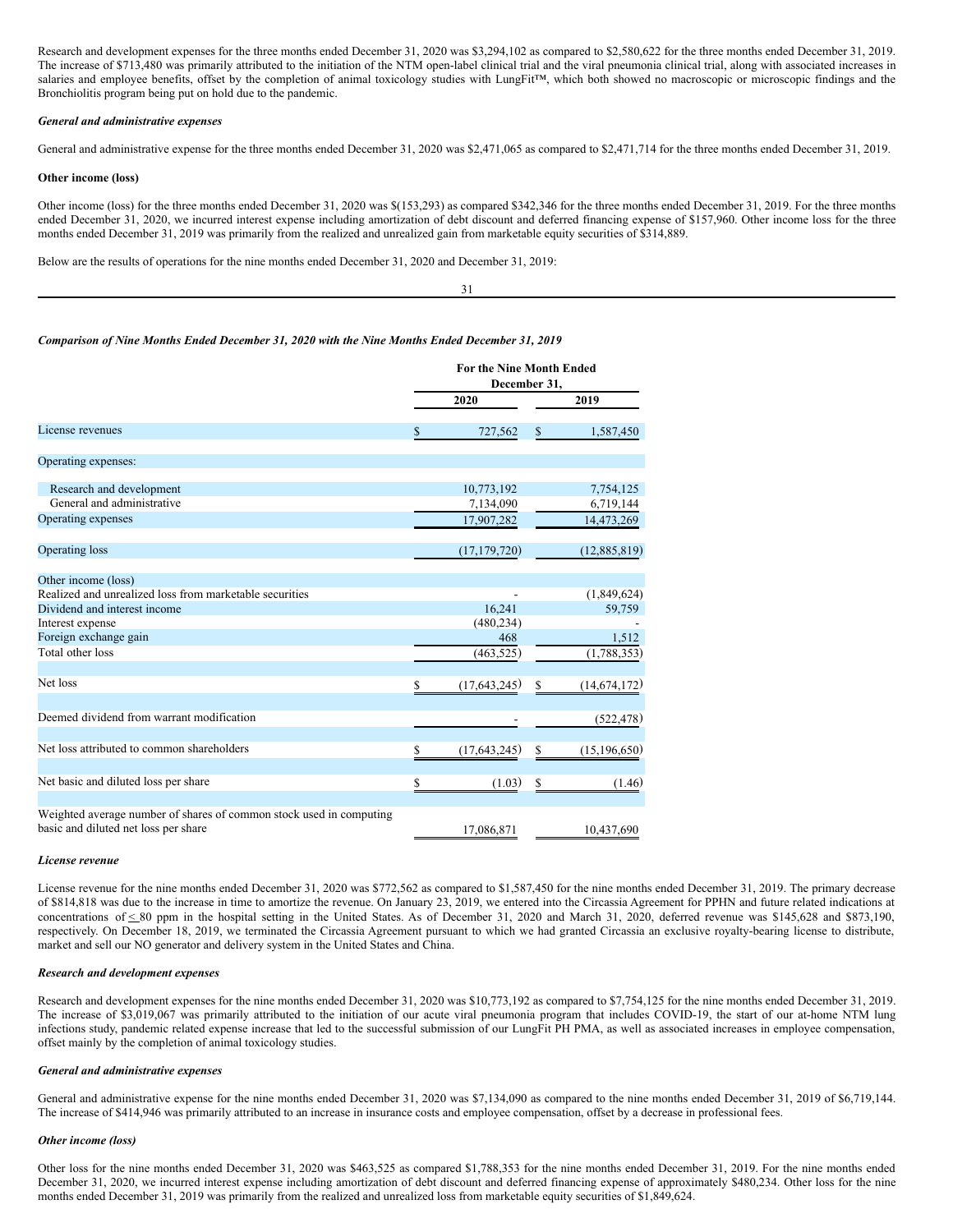# *Cash Flows*

Below is a summary of our cash flows activities for the nine months ended December 31, 2020 and December 31, 2019:

|                                                                       | <b>Nine Months Ended</b><br>December 31. |              |  |              |  |
|-----------------------------------------------------------------------|------------------------------------------|--------------|--|--------------|--|
|                                                                       | 2020                                     |              |  | 2019         |  |
| Net cash provided by (used in):                                       |                                          |              |  |              |  |
| Operating activities                                                  | S                                        | (14,070,135) |  | (10,390,620) |  |
| Investing activities                                                  |                                          | (870, 457)   |  | (8,035,169)  |  |
| Financing activities                                                  |                                          | 12,129,490   |  | 19,845,178   |  |
| Net (decrease) increase in cash, cash equivalents and restricted cash |                                          | (2,811,102)  |  | 1,419,389    |  |

32

# *Operating Activities*

For the nine months ended December 31, 2020, cash used in operating activities was \$14,070,135 which was primarily due to our net loss of \$17,643,245, along with a reduction in accounts payable of \$1,031,922, offset by non-cash stock-based compensation expense of \$4,056,131. For the nine months ended December 31, 2019, the net cash used in operating activities was \$10,390,620 which was due primarily to our net loss of \$14,674,172 and a non-cash decrease of \$1,587,450 in deferred revenue offset by noncash stock-based compensation expense of \$2,569,508, an unrealized and realized loss on marketable securities of \$1,849,624, and an increase in accounts payable of \$849,624.

### **Investing Activities**

For the nine months ended December 31, 2020, net cash used in investing activities was \$870,457, primarily from the purchase of property and equipment. For the nine months ended December 31, 2019 net cash used in investing activities was \$8,035,169, primarily from the net purchases of marketable securities of \$8,006,921.

### *Financing Activities*

Net cash provided by financing activities for the nine months December 31, 2020 was \$12,129,490. This was primarily from the net proceeds for the issuance of common stock related to the New Stock Purchase Agreement with LPC, the issuance of common stock in connection with an at-the-market equity offering (the "ATM"), and proceeds from the issuance of common stock related to warrant exercises and options. Net cash provided by financing activities for the nine months ended December 31, 2019 was \$19,845,178, primarily from the net proceeds an underwritten offering, a private placement, and the issuance and sales of common stock to LPC.

### *Liquidity and Capital Resources*

#### *Overview*

We have incurred losses and generated negative cash flows from operations since inception. To date, we have not generated any revenue from the sale of products, and we do not expect to generate revenue from sale of our products until regulatory approval is received for our product candidates. Since the time we became public through December 31, 2020, we have funded our operations principally through the issuance of equity securities and debt. As shown in the accompanying financial statements, we have an operating cash flow decrease of \$14.1 million for the nine months ended was December 31, 2020 and we had an accumulated loss of \$75.2 million since inception through December 31, 2020. The Company has cash, cash equivalent and restricted cash of \$22.7 million as of December 31, 2020. We believe that our cash, cash equivalents as of December 31, 2020, will enable us to fund our operating expenses and capital expenditure requirements for at least one year from the date of filing these financial statements.

The Company's future capital needs and the adequacy of its available funds beyond one year will depend on many factors, including, but not necessarily limited to, the cost and time necessary for the development, clinical studies and regulatory approval of the Company's other medical device, indications as well as the commercial success of the Company's first product for PPHN, assuming PMA approval. The Company may be required to raise additional funds through sale of equity or debt securities or through strategic collaboration and/or licensing agreements in order to fund operations until we are able to generate enough product or royalty revenues, if any. Financing may not be available on acceptable terms, or at all, and our failure to raise capital when needed could have a material adverse effect on our strategic objectives, results of operations and financial condition.

However, we will need to raise substantial additional financing in the future to fund our operations. In order to meet these additional cash requirements, we may seek to sell additional equity or convertible debt securities that may result in dilution to our shareholders. If we raise additional funds through the issuance of convertible debt securities, these securities could have rights senior to those of our common stock and could contain covenants that restrict our operations. There can be no assurance that we will be able to obtain additional equity or debt financing on terms acceptable to us, if at all.

On March 17, 2020, we entered into a facility agreement with certain lenders pursuant to which the lenders shall loan to up to \$25,000,000 in five tranches of \$5,000,000 per tranche at our option, provided however that we may only utilize tranches three through five following FDA approval of LungFit™ PH. The loan(s) are unsecured with an interest rate of 10% per annum which is paid quarterly and may be prepaid with certain prepayment penalties. The effective interest rate for this loan is 13.3% per year. Each tranche shall be repaid in installments commencing June 15, 2023 with all remaining amounts outstanding under any tranche due on March 17, 2025.

33

On April 2, 2020, we entered into the ATM for \$50 million and utilized our shelf registration statement. We may sell shares of our common stock having aggregate sales proceeds of up to \$50,000,000 from time to time in this offering. If shares are sold, there is a three percent fee paid to the sales agent. There is a balance of approximately \$44.3 million available under the ATM as of December 31,2020.

On May 14, 2020, we entered into a \$40 million New Stock Purchase Agreement with LPC, that replaced the existing \$20 million purchase agreement from August 2018. The New Stock Purchase Agreement provides for the issuance of up to \$40 million of our common stock which we may sell from time to time in our sole discretion to LPC over the next 36 months, subject to the conditions and limitations in the New Stock Purchase Agreement. There is a balance of approximately \$34.8 million available under the New Stock Purchase Agreement as of December 31,2020.

Our ability to continue to operate is dependent upon the approval of our PMA for PPHN, expected timing of the launch of our product, obtaining partners in other parts of the world, timing of future milestones and royalties, raising additional funds to finance our activities. There are no assurances that we will be successful in obtaining an adequate level of financing for the development and commercialization of our product candidates. Further, the continued spread of COVID-19 has also led to severe disruption and volatility in the global capital markets, which could increase our cost of capital and adversely affect our ability to access the capital markets in the future. Our failure to obtain sufficient funds on acceptable terms when needed could have a negative impact on our business, results of operations, and financial condition. Our ability to continue to operate beyond one year from the issuance of these financial statements is dependent upon raising additional funds to finance its activities.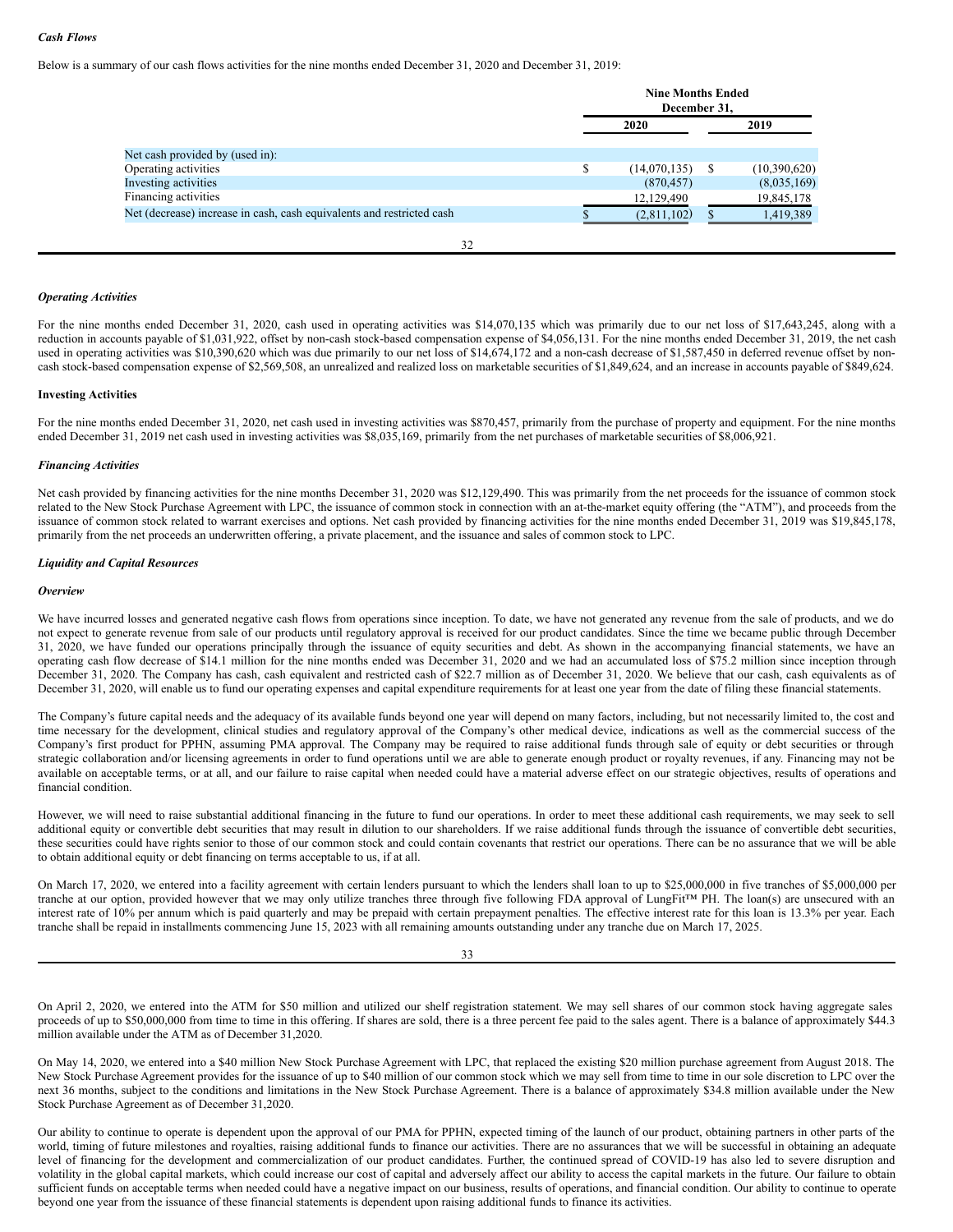There are numerous risks and uncertainties associated with the development of our NO delivery system, we are unable to estimate the amounts of increased capital outlays and operating expenses associated with completing the research and development of our product candidate.

Our future capital requirements will depend on many factors, including:

- the effects of the COVID-19 pandemic on our business, the medical community and the global economy;
- the progress and costs of our preclinical studies, clinical trials and other research and development activities;
- the costs of commercializing the LungFit™ system, if approved;
- the scope, prioritization and number of our clinical trials and other research and development programs;
- the costs and timing of obtaining regulatory approval for our product candidates;
- the costs of filing, prosecuting, enforcing and defending patent claims and other intellectual property rights;
- the costs of, and timing for, strengthening our manufacturing agreements for production of sufficient clinical quantities of our product candidate;
- the potential costs of contracting with third parties to provide marketing and distribution services for us or for building such capacities internally;
- the costs of acquiring or undertaking the development and commercialization efforts for additional, future therapeutic applications of our product candidate;
- the magnitude of our general and administrative expenses; and
- any cost that we may incur under current and future in-and out-licensing arrangements relating to our product candidate.

### <span id="page-19-0"></span>**ITEM 3. Quantitative and Qualitative Disclosures About Market Risk**

We are a smaller reporting company as defined by Rule 12b-2 of the Securities Exchange Act of 1934, as amended ("Exchange Act") and are not required to provide the information under this item.

### <span id="page-19-1"></span>**ITEM 4. Controls and Procedures**

### *Evaluation of Disclosure Controls and Procedures*

We carried out an evaluation, under the supervision and with the participation of our management, including our Chief Executive Officer (our principal executive officer) and Chief Financial Officer (our principal financial officer), of the effectiveness of the design and operation of our disclosure controls and procedures, as defined in Rules 13a-15(e) and 15d-15(e) under the Exchange Act. Disclosure controls and procedures include, without limitation, controls and procedures designed to ensure that information required to be disclosed by an issuer in the reports that it files or submits under the Exchange Act is accumulated and communicated to the issuer's management, including its principal executive and principal financial officers, or persons performing similar functions, as appropriate to allow timely decisions regarding required disclosure. Management recognizes that any controls and procedures, no matter how well designed and operated, can provide only reasonable assurance of achieving their objectives and management necessarily applies its judgment in evaluating the cost benefit relationship of possible controls and procedures. Based upon our evaluation, our Chief Executive Officer and Chief Financial Officer concluded that our disclosure controls and procedures were effective at the reasonable assurance level as of December 31, 2020.

# *Changes in Internal Control Over Financial Reporting*

During the three months ended December 31, 2020, there was no change in our internal control over financial reporting that materially affected, or is reasonably likely to materially affect, our internal control over financial reporting.

# <span id="page-19-2"></span>**PART II OTHER INFORMATION**

# <span id="page-19-3"></span>*Item 1. Legal Proceedings*

On March 16, 2018, Empery Asset Master, Ltd., Empery Tax Efficient, LP and Empery Tax Efficient II, LP, (collectively, "Empery"), filed a complaint in the Supreme Court of the State of New York (the "Court"), relating to the notice of adjustment of both the exercise price of and the number of warrant shares issuable under warrants issued to Empery in January 2017 (the "Empery Suit"). The Empery Suit alleges that, as a result of certain circumstances in connection with our February 2018 offering, the 166,672 warrants issued to Empery in January 2017 provide for adjustments to both the exercise price of the warrants and the number of warrant shares issuable upon such exercise. Empery seeks monetary damages and declaratory relief under theories of breach of contract or contract reformation predicated on mutual mistake.

While the Company believes that it has complied with the applicable protective features of the 2017 Warrants and properly adjusted the exercise price, if Empery were to prevail on all claims, the new adjusted total number of warrant shares could be as follows: 319,967 warrant shares for Empery Asset Master, Ltd., 159,869 warrant shares for Empery Tax Efficient, LP and 252,672 warrant shares for Empery Tax Efficient II, LP, and the exercise price could be reduced from \$3.66 to \$1.57 per share. On March 9, 2020, the Company filed a motion for summary judgment, which was denied by order of the Court entered on August 20, 2020, except for the second claim for relief for declaratory judgment which was dismissed as moot. On October 1, 2020, the Company filed a Notice of Appeal and a motion seeking leave to reargue, and upon reargument, requesting that the Court grant summary judgment dismissing claims for breach of section 3(b) and reformation. Appeal of the order denying the motion for summary judgment is pending. The Court denied reargument on January 15, 2021. Trial is presently scheduled for April 19, 2021. While the Company has several meritorious defenses against the claims, the ultimate resolution of the matter, if unfavorable, could result in a material loss.

# <span id="page-19-4"></span>*Item 1A. Risk Factors*

For a discussion of the Company's risk factors, see the information under the heading "Risk Factors" in the Company's Annual Report on Form 10-K for the fiscal year ended March 31, 2020.

# <span id="page-19-5"></span>**Item 2. Unregistered Sales of Equity Securities and Use of Proceeds.**

<span id="page-19-6"></span>N/A.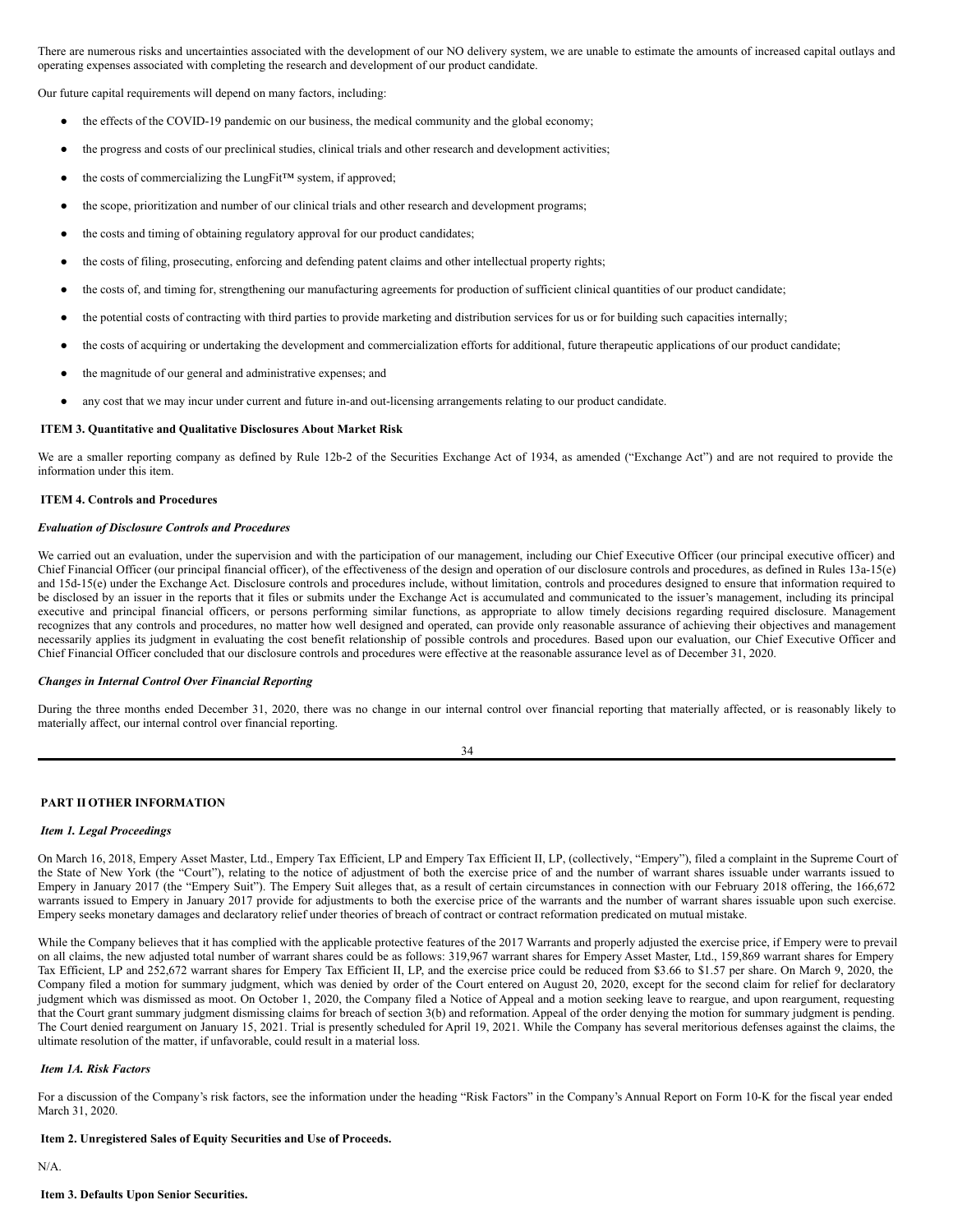### N/A

### <span id="page-20-0"></span>**Item 4. Mine Safety Disclosures.**

N/A.

# <span id="page-20-1"></span>**Item 5. Other Information.**

N/A.

35

# <span id="page-20-2"></span>**ITEM 6. Exhibits.**

| Exhibit No. | Description                                                                                                                                                                                                                                                   |
|-------------|---------------------------------------------------------------------------------------------------------------------------------------------------------------------------------------------------------------------------------------------------------------|
| 3.1         | Amended and Restated Certificate of Incorporation of AIT Therapeutics, Inc., filed as Exhibit 3.1 to our Current Report on Form 8-K, as amended and filed with<br>the SEC on March 15, 2017 and incorporated herein by reference.                             |
| 3.2         | Amended and Restated Bylaws of AIT Therapeutics, Inc. filed as Exhibit 3.2 to our Current Report on Form 8-K, as amended and filed with the SEC on March<br>15, 2017 and incorporated herein by reference.                                                    |
| 3.3         | Certificate of Amendment of Amended and Restated Certificate of Incorporation, dated June 25, 2019, filed as Exhibit 3.3 to our Annual Report on Form 10-K<br>filed with the SEC on June 28, 2019 and incorporated herein by reference.                       |
| 4.1         | Form of Common Stock certificate, filed as Exhibit 4.1 to our Current Report on Form 8-K, as amended and filed with the SEC on March 15, 2017 and<br>incorporated herein by reference.                                                                        |
| 4.2         | Warrant to Purchase Common Stock, by and among AIT Therapeutics, Inc. and the Holders party thereto, filed as Exhibit 10.3 to our Current Report on Form 8-<br>K, as amended and filed with the SEC on March 15, 2017 and incorporated herein by reference.   |
| 4.3         | Warrant to Purchase Common Stock, by and among AIT Therapeutics, Inc. and the Holders party thereto, filed as Exhibit 4.1 to our Current Report on Form 8-<br>K, as amended and filed with the SEC on April 4, 2017 and incorporated herein by reference.     |
| 4.4         | Warrant to Purchase Common Stock, by and among AIT Therapeutics, Inc. and the Holders party thereto, filed as Exhibit 4.1 to our Current Report on Form 8-<br>K, as amended and filed with the SEC on February 22, 2018 and incorporated herein by reference. |
| 4.5         | Bevond Air, Inc. Second Amended and Restated 2013 Equity Incentive Plan (included in Appendix A to our Definitive Proxy Statement filed on January 17,<br>2020 and incorporated herein by reference).                                                         |
| 4.6         | Warrant to Purchase Common Stock, filed as exhibit 4.1 to our Current Report on Form 8-K filed on March 17, 2020 and incorporated herein by reference.                                                                                                        |
| $10.1*$     | Supply Agreement, dated July 30, 2020, by and between Beyond Air, Inc. and Spartronics Watertown, LLC, filed as Exhibit 10.1 to our Current Report on Form<br>8-K filed on August 12, 2020 and incorporated herein by reference.                              |
| $10.2*$     | Manufacture and Supply Agreement, dated August 6, 2020, by and between Beyond Air, Inc. and Medisize Ireland Limited, filed as Exhibit 10.1 to our Current<br>Report on Form 8-K filed on August 18, 2020 and incorporated herein by reference.               |
| 31.1        | Certification of Chief Executive Officer pursuant to Section 302 of the Sarbanes-Oxley Act of 2002                                                                                                                                                            |
| 31.2        | Certification of Chief Financial Officer pursuant to Section 302 of the Sarbanes-Oxley Act of 2002                                                                                                                                                            |
| 32.1        | Certification of Chief Executive Officer pursuant to 18 U.S.C Section 1350 as adopted pursuant to Section 906 of the Sarbanes-Oxley Act of 2002                                                                                                               |
| 32.2        | Certification of Chief Financial Officer pursuant to 18 U.S.C Section 1350, as adopted pursuant to Section 906 of the Sarbanes-Oxley Act of 2002                                                                                                              |
| 101.INS     | <b>XBRL Instance Document</b>                                                                                                                                                                                                                                 |
| 101.SCH     | XBRL Taxonomy Extension Schema                                                                                                                                                                                                                                |
| 101.CAL     | XBRL Taxonomy Extension Calculation Linkbase                                                                                                                                                                                                                  |
| 101.DEF     | XBRL Taxonomy Extension Definition Linkbase                                                                                                                                                                                                                   |
| 101.LAB     | XBRL Taxonomy Extension Label Linkbase                                                                                                                                                                                                                        |
| 101.PRE     | <b>XBRL Taxonomy Extension Presentation Linkbase</b>                                                                                                                                                                                                          |

\* Pursuant to Item 601(b)(10) of Regulation S-K, portions of this exhibit have been omitted as the registrant has determined that the omitted information (i) is not material and (ii) would likely cause competitive harm to the registrant if publicly disclosed.

36

# <span id="page-20-3"></span>**SIGNATURES**

Pursuant to the requirements of the Securities Exchange Act of 1934, the registrant has duly caused this report to be signed on its behalf by the undersigned thereunto duly authorized.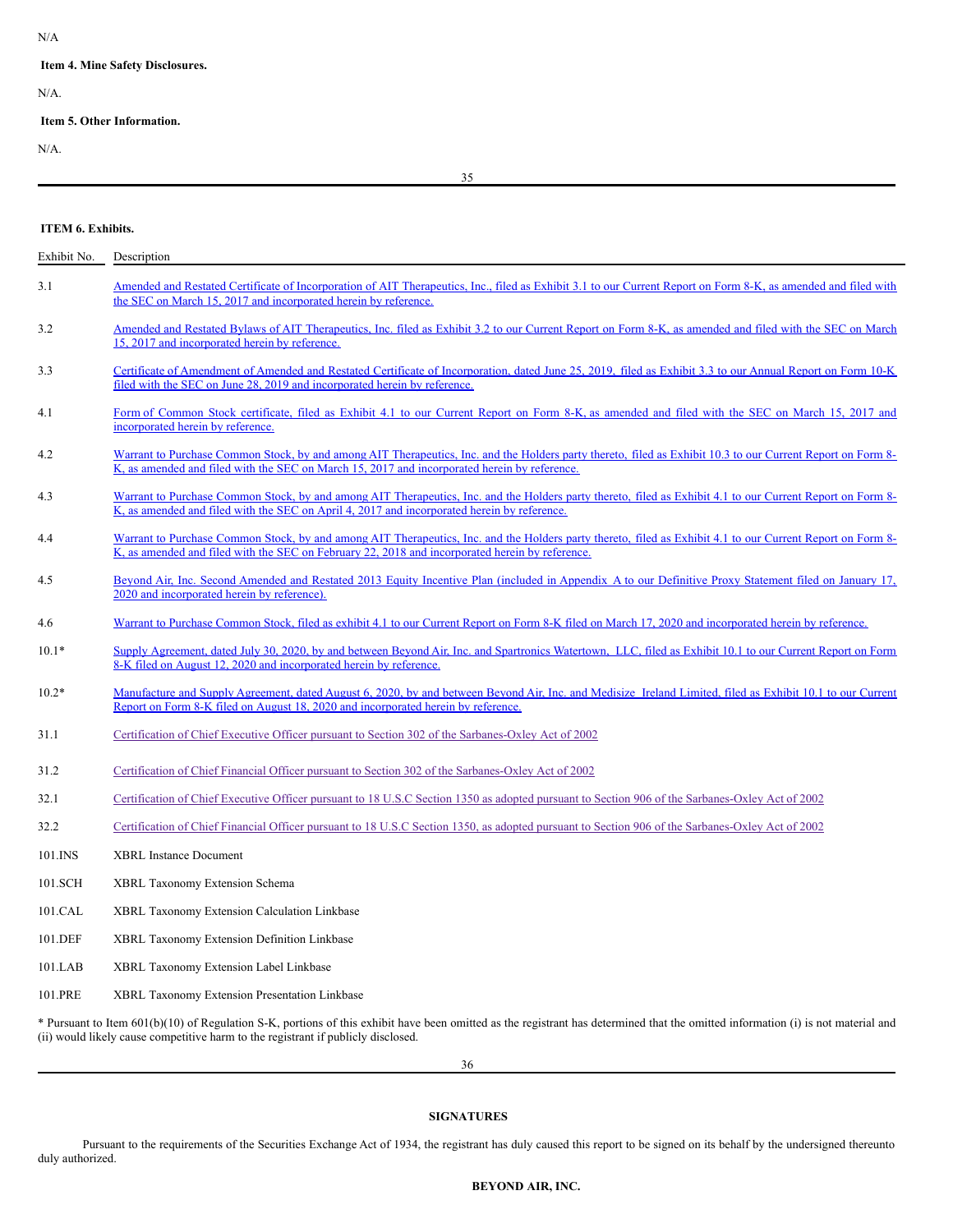| Date: February 9, 2021 |  |  |  |
|------------------------|--|--|--|
|------------------------|--|--|--|

Date: February 9, 2021

*/s/ St e v e n L is i*

Steven Lisi President and Chief Executive Officer (Principal Executive Officer)

### */s/ D o u g l a s B e c k*

Douglas Beck Chief Financial Officer (Principal Financial and Accounting Officer)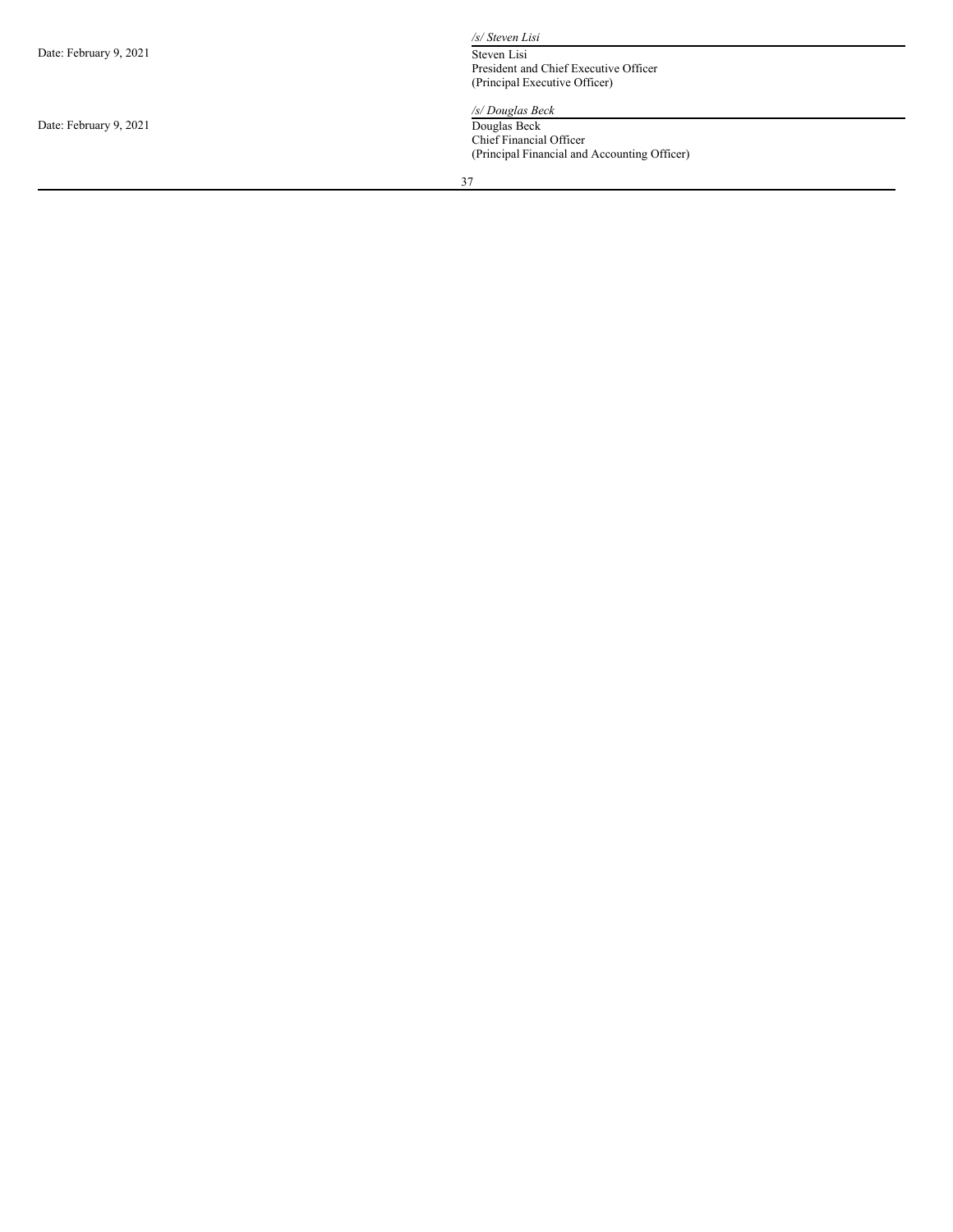<span id="page-22-0"></span>I, Steven Lisi, certify that:

- 1. I have reviewed this Quarterly Report on Form 10-Q of Beyond Air, Inc. and its subsidiaries;
- 2. Based on my knowledge, this report does not contain any untrue statement of a material fact or omit to state a material fact necessary to make the statements made, in light of the circumstances under which such statements were made, not misleading with respect to the period covered by this report;
- 3. Based on my knowledge, the financial statements, and other financial information included in this report, fairly present in all material respects the financial condition, results of operations and cash flows of the registrant as of, and for, the periods presented in this report;
- 4. The registrant's other certifying officer(s) and I are responsible for establishing and maintaining disclosure controls and procedures (as defined in Exchange Act Rules 13a-15(e) and 15d-15(e)) and internal control over financial reporting (as defined in Exchange Act Rules 13a-15(f) and 15d-15(f)) for the registrant and have:
	- (a) Designed such disclosure controls and procedures, or caused such disclosure controls and procedures to be designed under our supervision, to ensure that material information relating to the registrant, including its condensed consolidated subsidiaries, is made known to us by others within those entities, particularly during the period in which this report is being prepared;
	- (b) Designed such internal control over financial reporting, or caused such internal control over financial reporting to be designed under our supervision, to provide reasonable assurance regarding the reliability of financial reporting and the preparation of financial statements for external purposes in accordance with generally accepted accounting principles;
	- (c) Evaluated the effectiveness of the registrant's disclosure controls and procedures and presented in this report our conclusions about the effectiveness of the disclosure controls and procedures, as of the end of the period covered by this report based on such evaluation; and
	- (d) Disclosed in this report any change in the registrant's internal control over financial reporting that occurred during the registrant's most recent fiscal quarter (the registrant's fourth fiscal quarter in the case of an annual report) that has materially affected, or is reasonably likely to materially affect, the registrant's internal control over financial reporting; and
- 5. The registrant's other certifying officer(s) and I have disclosed, based on our most recent evaluation of internal control over financial reporting, to the registrant's auditors and the audit committee of the registrant's board of directors (or persons performing the equivalent functions):
	- (a) All significant deficiencies and material weaknesses in the design or operation of internal control over financial reporting which are reasonably likely to adversely affect the registrant's ability to record, process, summarize and report financial information; and
	- (b) Any fraud, whether or not material, that involves management or other employees who have a significant role in the registrant's internal control over financial reporting.

Date: February 9, 2021

*/s/ Steven Lisi* Steven Lisi President and Chief Executive Officer (Principal Executive Officer)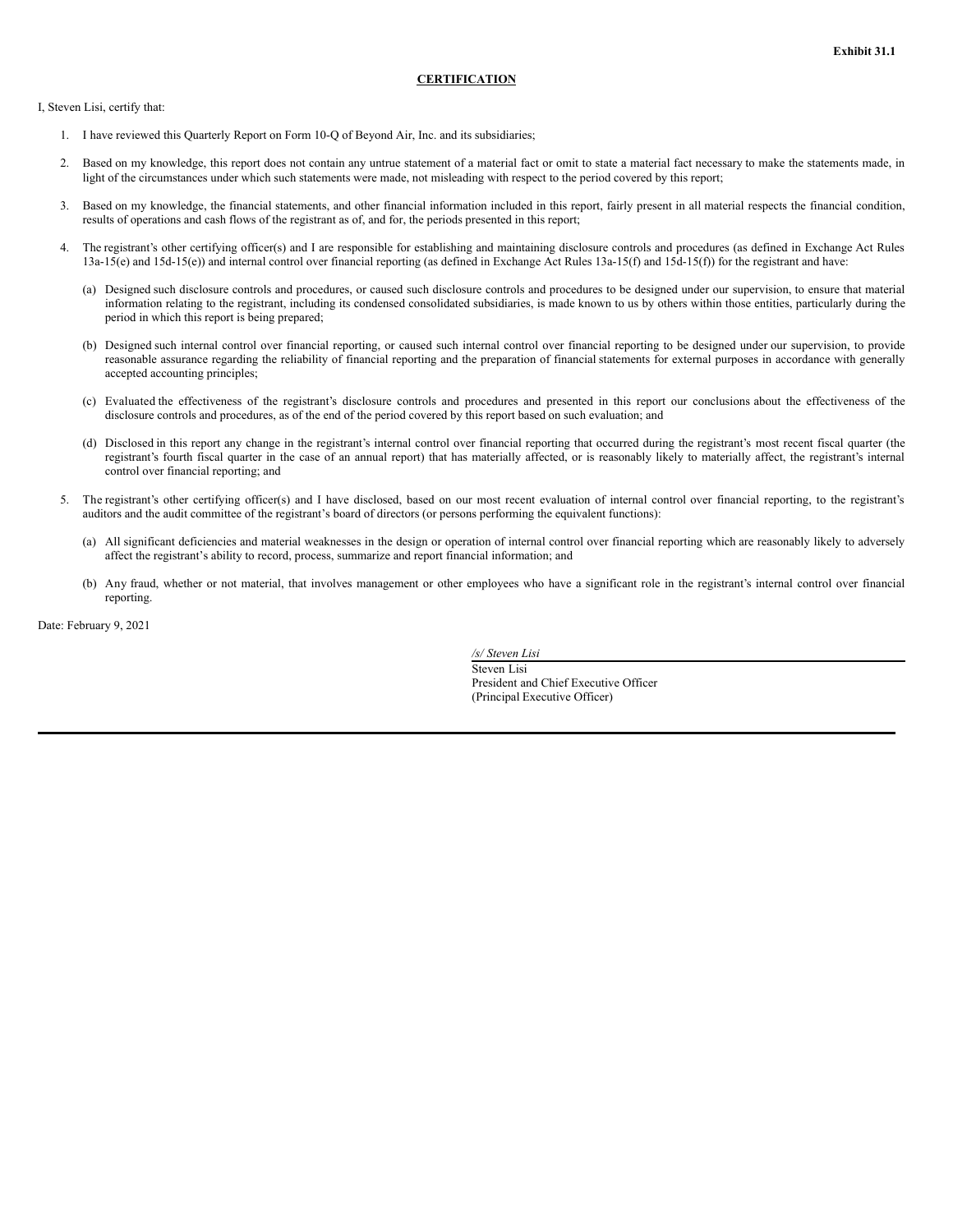<span id="page-23-0"></span>I, Douglas Beck, CPA, certify that:

- 1. I have reviewed this Quarterly Report on Form 10-Q of Beyond Air, Inc. and its subsidiaries;
- 2. Based on my knowledge, this report does not contain any untrue statement of a material fact or omit to state a material fact necessary to make the statements made, in light of the circumstances under which such statements were made, not misleading with respect to the period covered by this report;
- 3. Based on my knowledge, the financial statements, and other financial information included in this report, fairly present in all material respects the financial condition, results of operations and cash flows of the registrant as of, and for, the periods presented in this report;
- 4. The registrant's other certifying officer(s) and I are responsible for establishing and maintaining disclosure controls and procedures (as defined in Exchange Act Rules 13a-15(e) and 15d- 15(e)) and internal control over financial reporting (as defined in Exchange Act Rules 13a-15(f) and 15d-15(f)) for the registrant and have:
	- (a) Designed such disclosure controls and procedures, or caused such disclosure controls and procedures to be designed under our supervision, to ensure that material information relating to the registrant including its condensed consolidated subsidiaries, is made known to us by others within those entities, particularly during the period in which this report is being prepared;
	- (b) Designed such internal control over financial reporting, or caused such internal control over financial reporting to be designed under our supervision, to provide reasonable assurance regarding the reliability of financial reporting and the preparation of financial statements for external purposes in accordance with generally accepted accounting principles;
	- (c) Evaluated the effectiveness of the registrant's disclosure controls and procedures and presented in this report our conclusions about the effectiveness of the disclosure controls and procedures, as of the end of the period covered by this report based on such evaluation; and
	- (d) Disclosed in this report any change in the registrant's internal control over financial reporting that occurred during the registrant's most recent fiscal quarter (the registrant's fourth fiscal quarter in the case of an annual report) that has materially affected, or is reasonably likely to materially affect, the registrant's internal control over financial reporting; and
- 5. The registrant's other certifying officer(s) and I have disclosed, based on our most recent evaluation of internal control over financial reporting, to the registrant's auditors and the audit committee of the registrant's board of directors (or persons performing the equivalent functions):
	- (a) All significant deficiencies and material weaknesses in the design or operation of internal control over financial reporting which are reasonably likely to adversely affect the registrant's ability to record, process, summarize and report financial information; and
	- (b) Any fraud, whether or not material, that involves management or other employees who have a significant role in the registrant's internal control over financial reporting.

Date: February 9, 2021

*/s/ Douglas Beck, CPA* Douglas Beck

Chief Financial Officer (Principal Financial and Accounting Officer)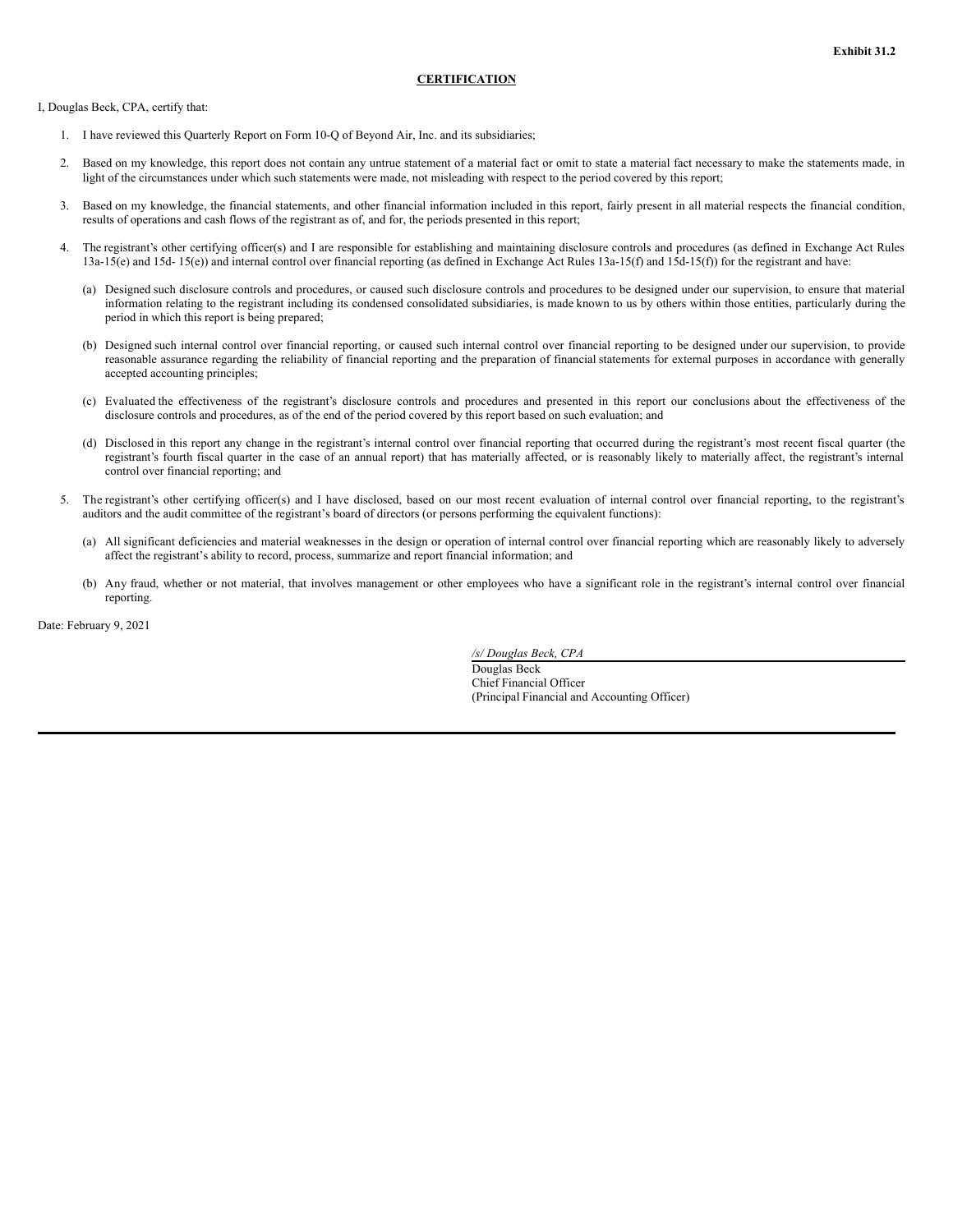<span id="page-24-0"></span>In connection with the accompanying Quarterly Report on Form 10-Q of Beyond Air, Inc. and its subsidiaries (the 'Company") for the three months ended December 31, 2020 (the "Report"), the undersigned hereby certifies pursuant to 18 U.S.C. Section 1350, as adopted pursuant to Section 906 of the Sarbanes-Oxley Act of 2002, to the best of my knowledge and belief, that:

- (1) the Report fully complies with the requirements of Section 13(a) or 15(d) of the Securities Exchange Act of 1934; and
- (2) the information contained in the Report fairly presents, in all material respects, the financial condition and results of operations of the Company.

*/s/ Steven Lisi* Steven Lisi President and Chief Executive Officer (Principal Executive Officer)

February 9, 2021

The certification set forth above is being furnished as an Exhibit solely pursuant to Section 906 of the Sarbanes-Oxley Act of 2002 and is not being filed as part of the Report or as a separate disclosure document of the Company or the certifying officers.